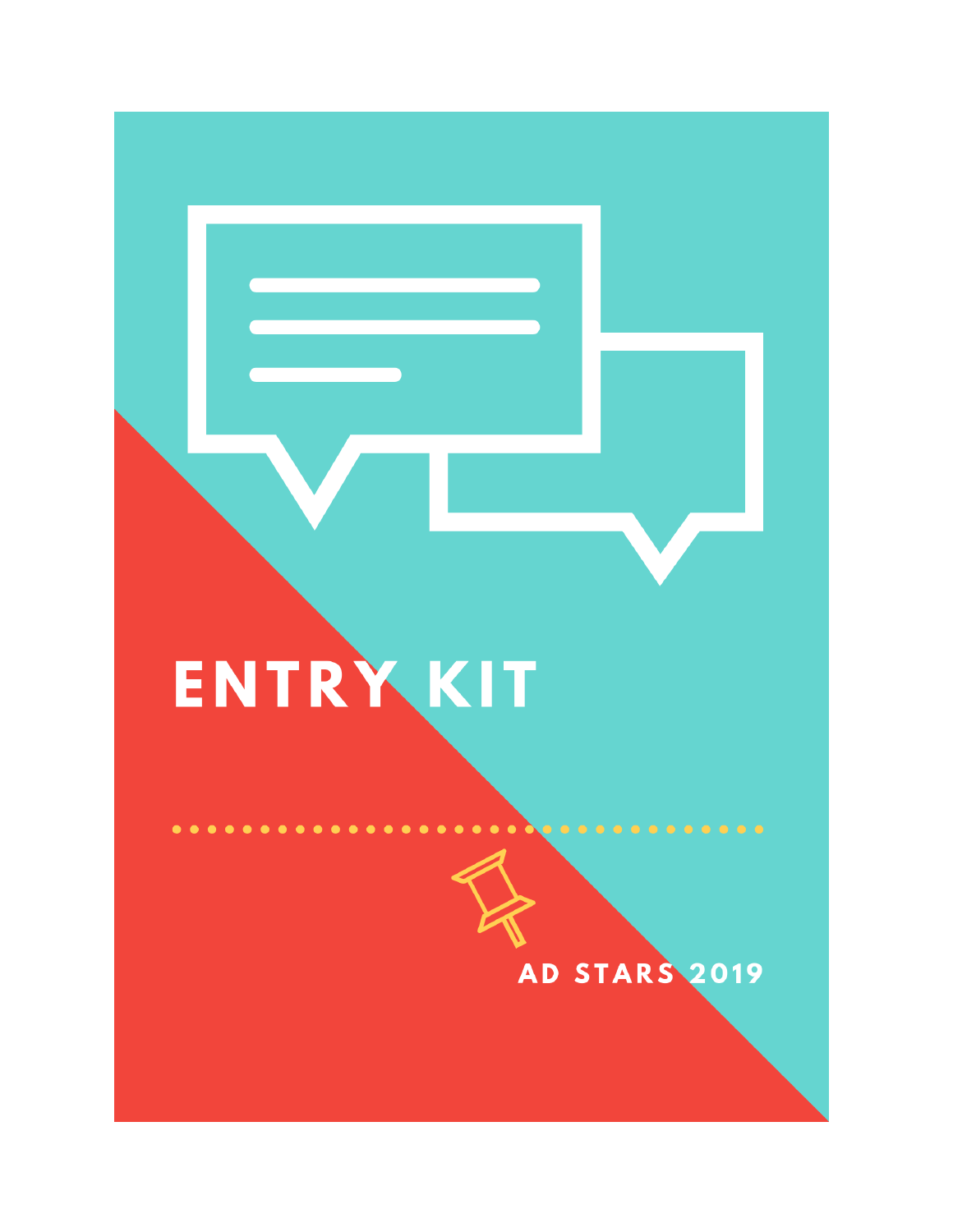# **KEY INFORMATION**

# **AD STARS 2019 OVERVIEW**

AD STARS consists of the Advertising section for advertisements, the Video section for brand video clips and PSA advertising section. All entries share virtually identical sets of the schedule, eligibility, entry regulations, credits, trophies, publishing permits and other details.

# **AD STARS 2019 CALENDAR**

| Date               | <b>Deadline</b>                        |
|--------------------|----------------------------------------|
|                    |                                        |
| May 15, 2019       | <b>Entry Deadline</b>                  |
|                    |                                        |
| June 20-27, 2019   | Preliminary Judging                    |
|                    |                                        |
| July 10-17, 2019   | Initial Screening of the Final Judging |
|                    |                                        |
| August 20-21, 2019 | Final Judging                          |
|                    |                                        |
| August 24, 2019    | <b>Awards Ceremony</b>                 |

\*The schedule above can be changed.

# **CONTENTS**

 ELIGIBILITY&RULES THE AD STARS ENTRY SUBMISSION PROCESS 07 CATEGORIES JUDGING CRITERIA CREATIVE MATERIAL &TECHNICAL GUIDELINE CREDITS / TROPHIES / CERTIFICATES / PUBLCATION 30 ENTRY FEE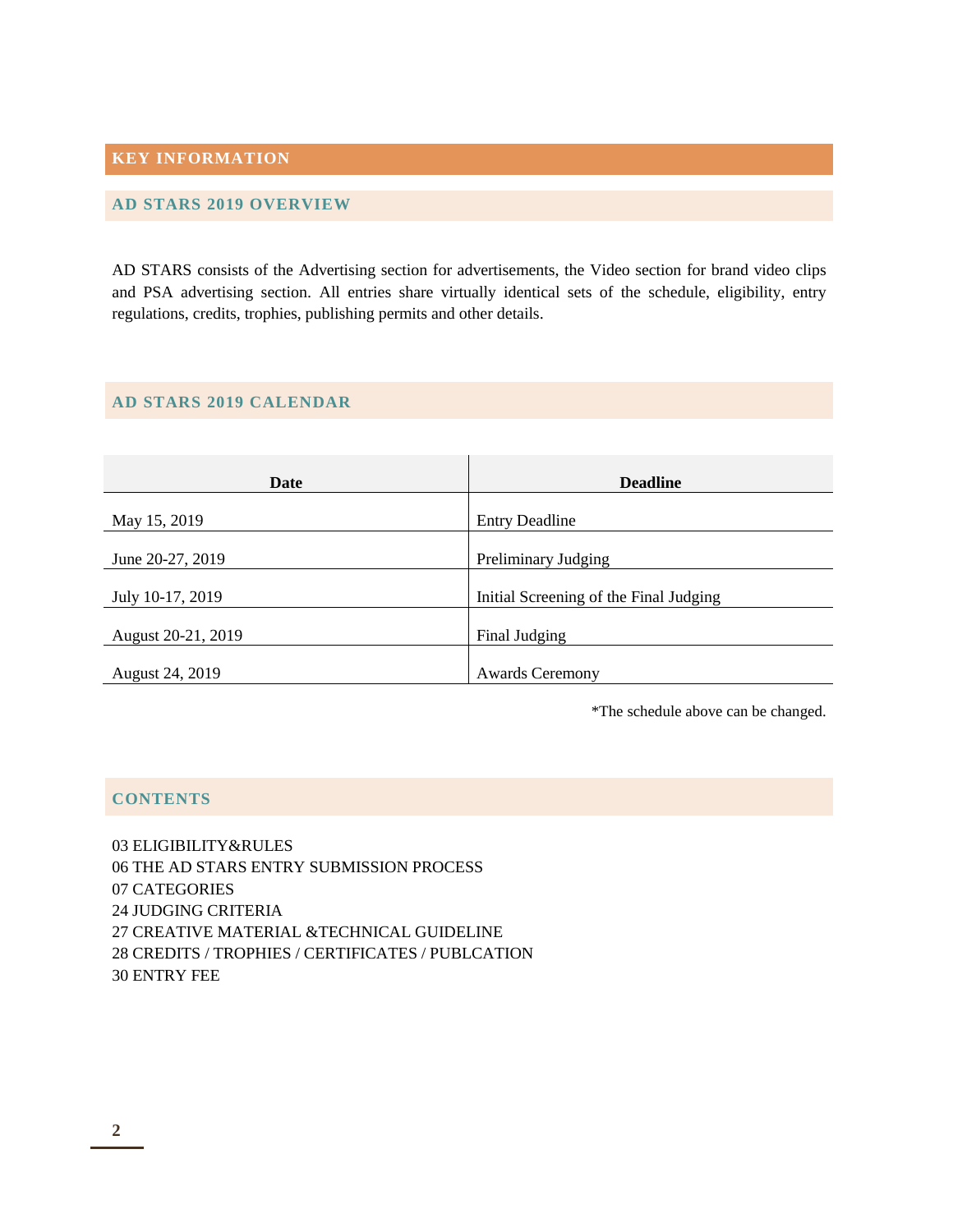# **ELIGIBILITY& RULES**

# **AD STARS Eligibility**

- All entries, with the exception of non-professional works, must be part of the campaigns that have actually been staged with the consent of and paid for by the client. In case of need, AD STARS request you to immediately provide us with a copy of such permission and check a fact from the client/ owner. If cannot be proven, entries will be excluded from the award.
- The campaign should run from May 1, 2018 to June 15, 2019 Your case can have been introduced earlier than May 1, 2018 but must have run during the qualifying time period. An entry cannot be made in to a category in AD STARS 2019 if it is been entered in AD STARS 2018. However, In the event that additional information regarding results and the outcome of the campaign becomes available after you have submitted your entry.

# **AD STARS Rules**

- 1. All the entries of AD STARS are accepted only via online a[t www.adstars.org](http://www.adstars.org/) Entrants must upload the entry according to the file type indicated in the category.
- 2. Include the following details to fit in the campaign brief form in English on the entry form when entering:
	- Describe the brief from the client
	- Describe strategy
	- Describe results & achievement
	- Describe additional points (optional)

For each item, up to 700 bytes may be entered. Any data submitted must contain no false information, and the Organizing Committee may request additional proof when necessary.

3. **All ad descriptions and summaries MUST be in English**. The entrant is responsible for the translation of their work into English. Entries that are not originally in English have to be submitted with an English translation for reference when judging. The translation should be a direct translation of the original language. If the English translation is not available to understand, entries can be excluded from the judging.

**Film: Translated English subtitles are necessary. Radio: Please attach a translation of the entire script in digital format. Website: Please submit translations of important menu items, headings and main text.**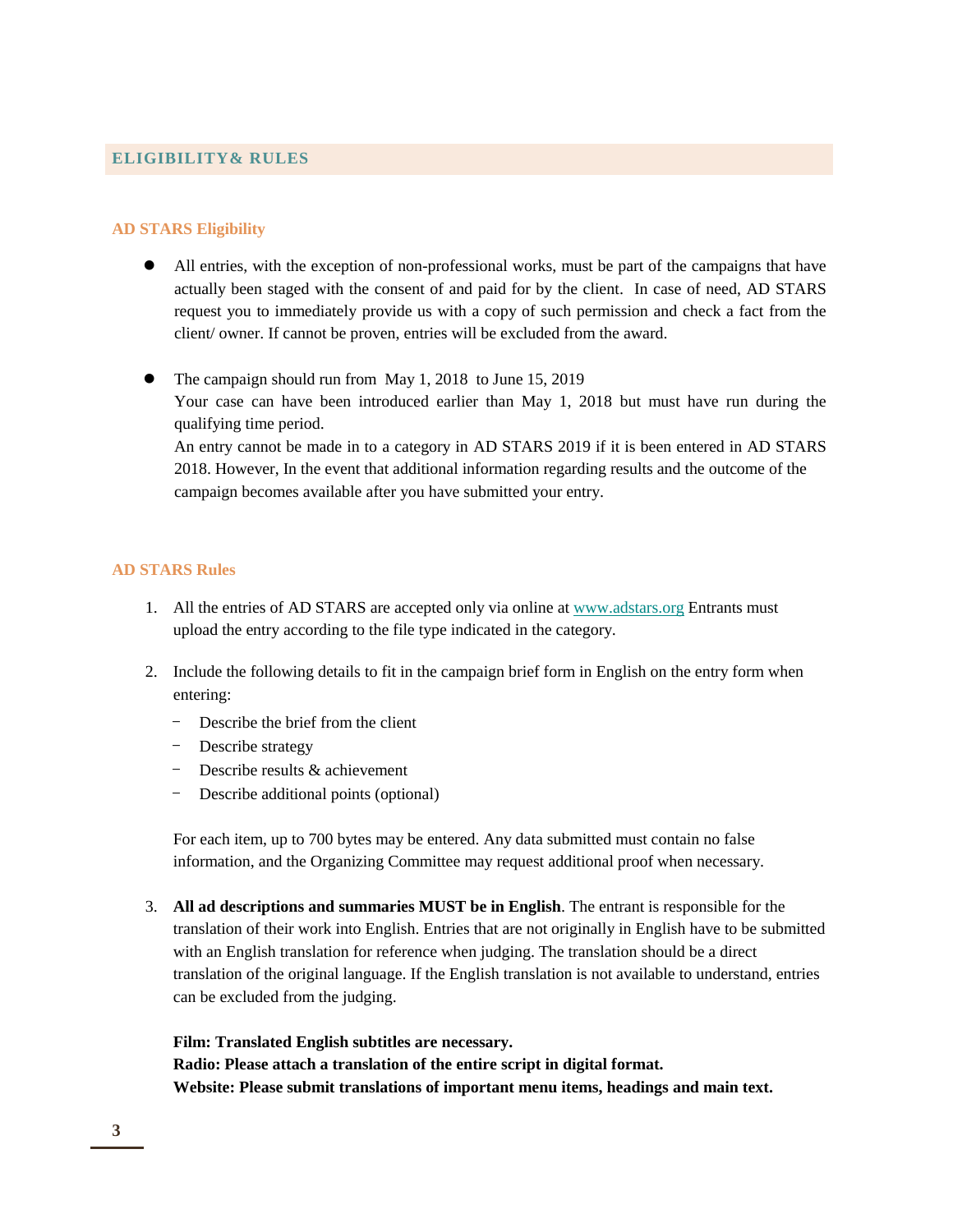# 4. Credit

Only one party may enter an entry, i.e. the agencies or the production companies may enter a piece that both parties have worked on, but both parties cannot enter simultaneously and a single company that is going to make the entry should be agreed in advance. In the event that the same entry is submitted by two different entrant companies, only the first entry will be accepted.

The entrant company will be considered as the entry's sole contact but all contributing companies and people can be credited for their contribution to the work entered. AD STARS does not have a limit of the number of people being registered on credit. Please ensure that all contributing companies and people are credited on your entry form before finalizing your submission.

- 5. AD STARS will request each entrant by email to submit the mounted proofs for the works that have made it to the second round. Each entrant so requested will be required to mail the mounted proofs for the applicable works in accordance with the following specifications as described by the AD STARS Organizing Committee to the following address. The proofs will be used for the second round and exhibition.
	- A. Specifications:

Dimensions of the proof, including the board, may not exceed board size 61cm x 41cm (advertisement size 60cm x 40cm). Use a black foam board and attach a label on the reverse side of the board, specifying the entry number, title and entrant. No other type of foam board may be used, and the Organizing Committee will not accept other type of form boards.

B. Mailing to:

AD STARS Secretariat Office Busan Design Center 506, 57, Centum dong-ro, Haeundae-gu, Busan, Republic of Korea 48059 Tel: +82 51 623 5539

- C. Entrants must pay for the expenses for mailing and tax.
- D. On the package please write "Contest material, No commercial value" in bold print
- E. AD STARS is not responsible for expenses related to tax.
- 6. AD STARS reserves the right to consolidate, rename and/or divide entry categories. AD STARS and the panel for the final round also reserve the right to re-categorize any entries. AD STARS reserves the right to, where necessary, refuse to accept any entries and to disqualify any entries that are not in compliance with the entry regulations.
- 7. Entrants are required to select the type of appeal used in communication. Selecting the type of appeal does not have any effect on the result. It would be used only as a reference for the purpose of archive management. Please refer to the AD STARS website for more information.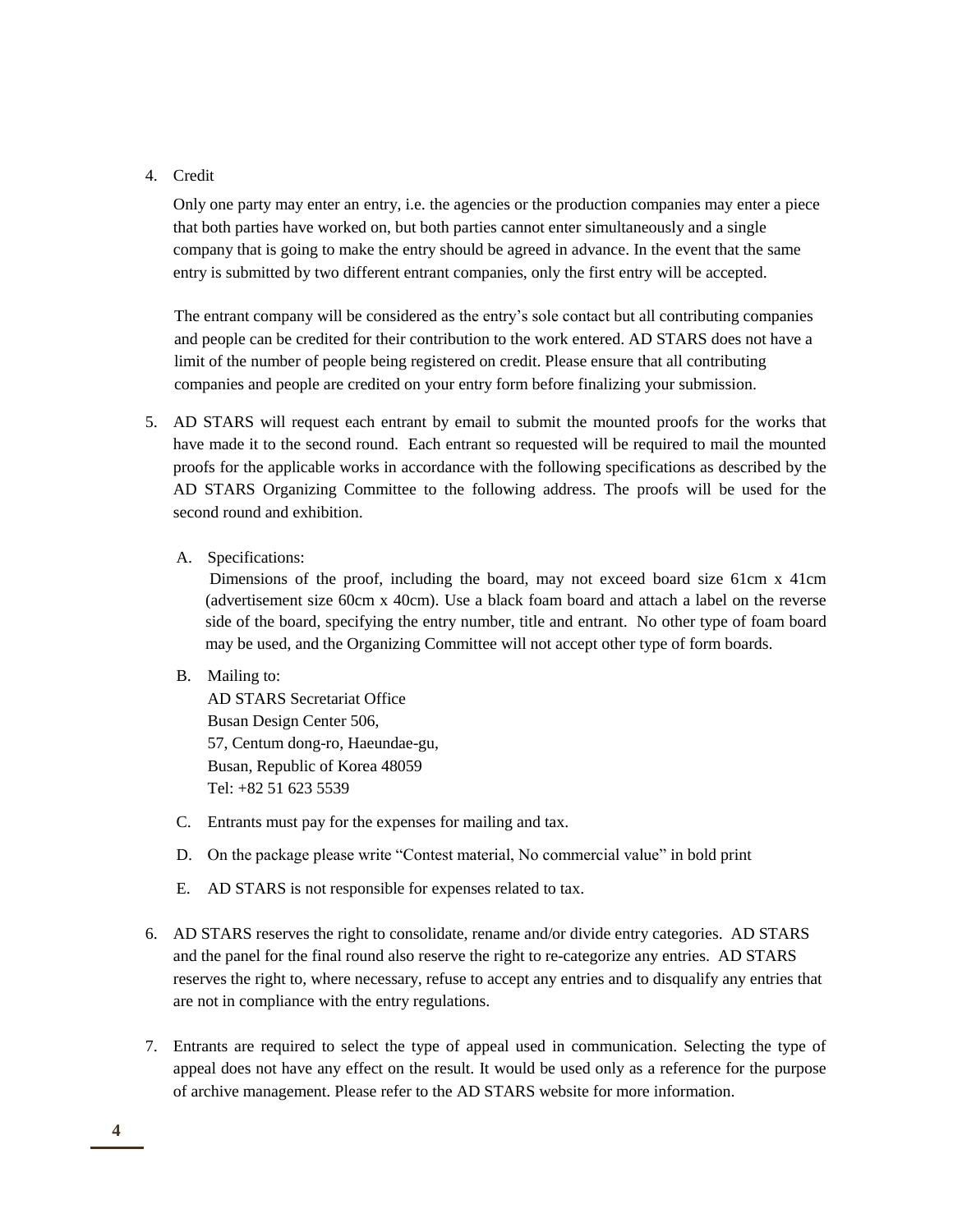- 8. The finalists to AD STARS will be selected on the net by over 200 preliminary round judges from different countries in the first round. The finalists are evaluated by  $1<sup>st</sup>$  online judging and then in person by the final round judges in the second round.
- 9. All the licenses, music, lyrics, rights of portrait MUST be secured and should have a proof of permitted document to use in the AD STARS festival if a dispute arises. The entrant is responsible for licenses to be secured. All the cost of the creation, submission, handling and so on will be responsible for the entrant not by the AD STARS Organizing Committee
- 10. Each entrant is required to accept the terms and conditions of the Copyright and License Regulations of AD STARS. Further details are available in the website.
- 11. AD STARS values cultural context. You are advised to add detailed descriptions if the idea for your work is based on cultural specificities

.

12. All results of AD STARS are final and not subject to change.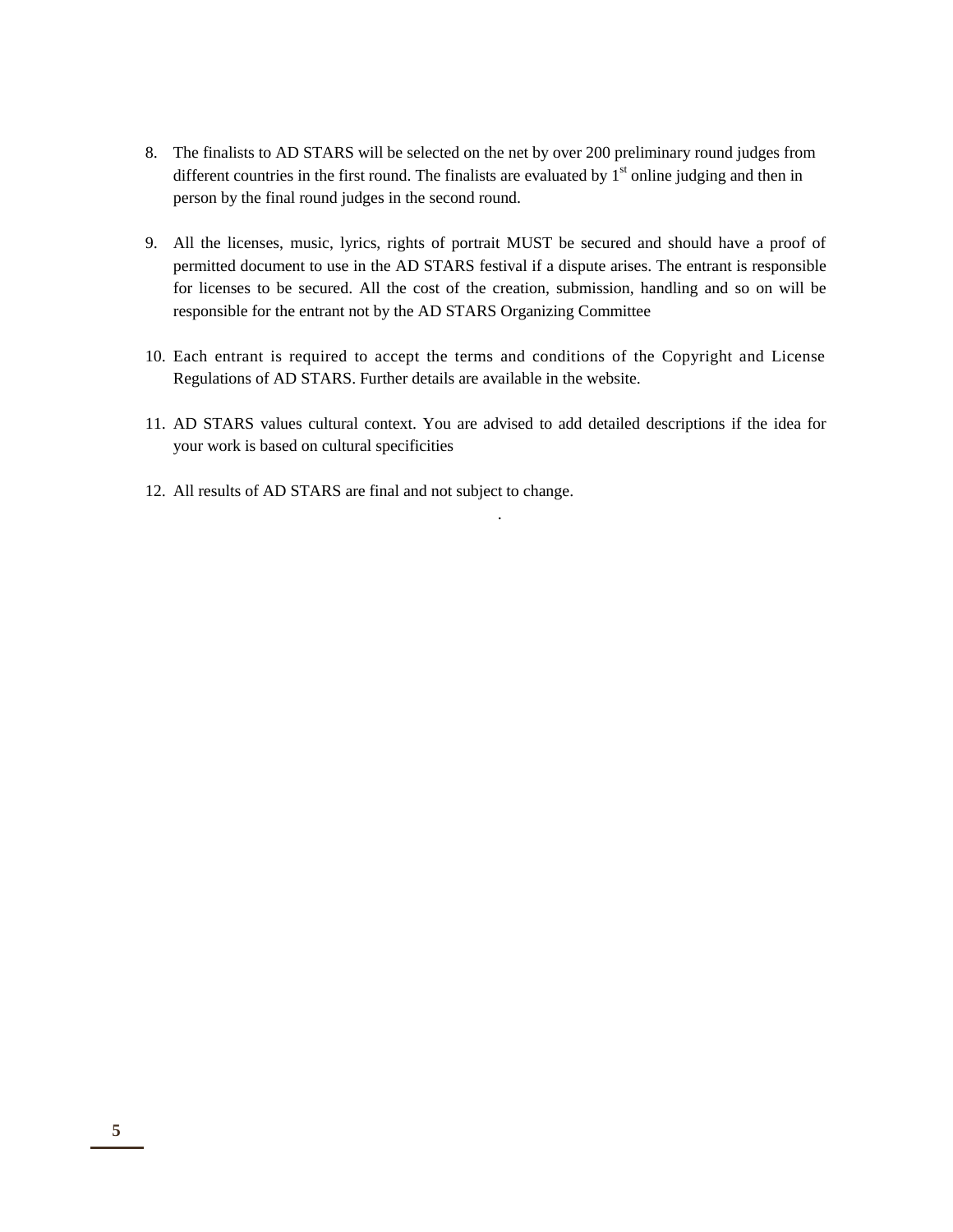# **THE AD STARS ENTRY SUBMISSION PROCESS**

| <b>STEP</b><br>1              | Visit the website of AD STARS at www.adstars.org and acquire a clear understanding of rules<br>and regulations, categories and materials to submit. Downloading the Entry Kit will be helpful.                                                                                   |
|-------------------------------|----------------------------------------------------------------------------------------------------------------------------------------------------------------------------------------------------------------------------------------------------------------------------------|
| <b>STEP</b><br>$\overline{2}$ | Collect information about your entry. The information to be submitted at the time of entry<br>includes information on the entrant (corporate information), title, date of transmission, client,<br>credits, advertising appeals selected, campaign briefs etc.                   |
| <b>STEP</b><br>3              | Prepare materials in digital format in accordance with the Submission Requirements.                                                                                                                                                                                              |
| <b>STEP</b><br>4              | Create an account at www.adstars.org and sign in.                                                                                                                                                                                                                                |
| <b>STEP</b><br>5              | Enter information on your entry using the Enter Your Work button and upload your materials.                                                                                                                                                                                      |
| <b>STEP</b><br>6              | Entry should be completed. (Entering paid categories are completed after payment.)                                                                                                                                                                                               |
| <b>STEP</b><br>7              | If your work makes it to the second round, you will be notified that your work has been selected<br>as a finalist via email address specified by you. You will then be required to mail a mounted proof<br>for your work including entry information (i.e. entry no, title etc). |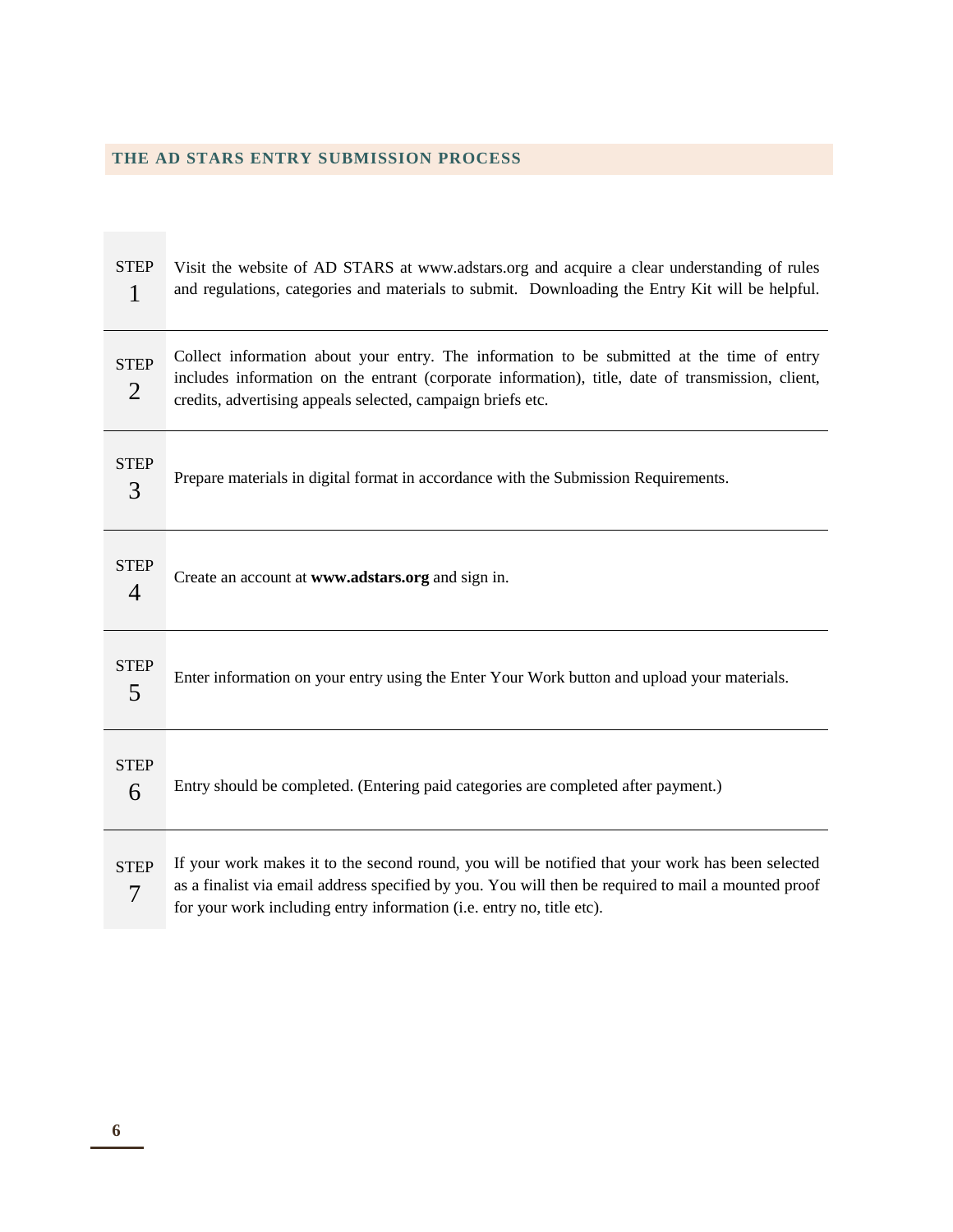# **AD STARS AWARD CATEGORY**

# **OVERVIEW**

# **The AD STARS has a total of 17 categories.**

# **Categorization of entries**

Each category in the AD STARS section has its own sub-hierarchy, which is structured as illustrated in the following table.

The subcategory A. Product & Service is classified by industry. All categories also have subcategories B, C, D and so forth, which are defined by the type of medium. In subcategory A, a single work can have only one industry designation out of the ten and result in a single entry. In subcategories B and others, however, you may submit multiple entries for any subcategories corresponding to the characteristics of your work.

# For instance: OUTDOOR Category

| 3. Outdoor                                                                 |
|----------------------------------------------------------------------------|
| A. Product & Service                                                       |
| A01. Foods                                                                 |
| A02. Drinks (alcoholic $\&$ non-alcoholic)                                 |
| A03. Cosmetic / Beauty / Clothing / Footwear and accessories               |
| A04. Pharmaceutical / Toiletries                                           |
| A05. Furniture / Household                                                 |
| A06. Vehicles                                                              |
| A07. Electronics / IT/ Office Equipments / Home electronics & audio-visual |
| / Business Equipment & Services                                            |
| A08. Finance / Services / Entertainment & Leisure / Travel / Restaurants   |
| / Commercial Public Services / Pets                                        |
| A09. Distribution / Publication                                            |
| A10. Corporate / Institution                                               |
| <b>B.</b> Ambient                                                          |
| <b>C. Outdoor Craft</b>                                                    |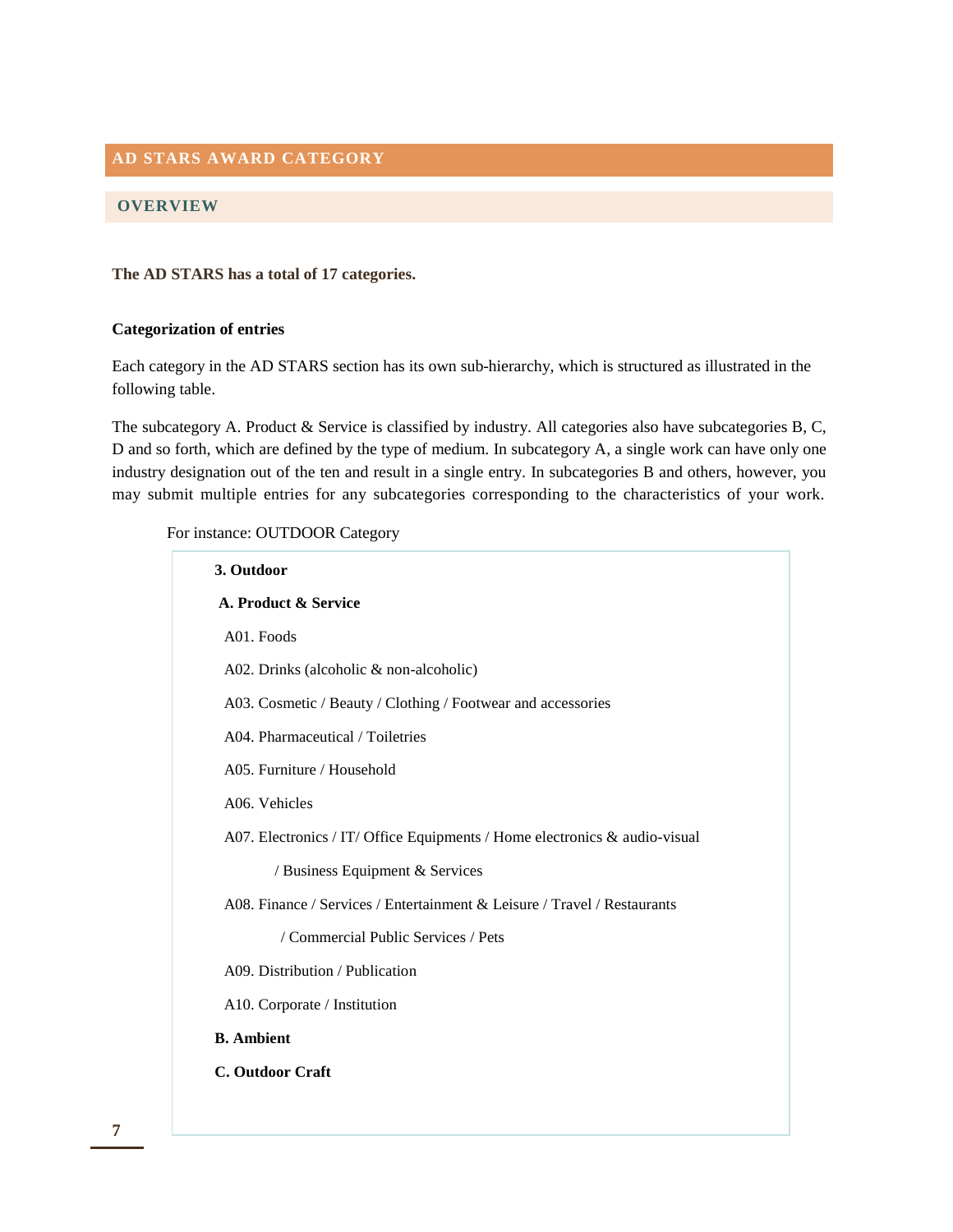For instance, if a car brand has taken out a billboard advertisement, entries for the advertisement may be submitted for subcategory Vehicle of A. Product & Service and subcategory C. Outdoor Craft. But an entry may be submitted only one from 10 subcategories of A. Product & Service.

However, Film Craft, Diverse Insights and Place Brand Categories do not have subcategory A (Product & Service) by nature.

# **CATEGORY**

**The hierarchy of the entry categories and subcategories for AD STARS 2019 is listed below.**

# **Please refer to the APPENDIX for more details of each subcategory.**

# 1. Film

The definition of film is traditional television, cinema advertising and internet film including pre-roll ads. The juries will award works that have shown great synergy between the brand and the advertisement, creative and dynamic approaches to attain the goal and the ability to carry out the advertisement's purpose.

- A. Product & Service
	- **\* As shown below, subcategory A (Product & Service) is further broken down into ten industry designations, which is consistent among all categories.**

# **Subcategory**

#### **A01. Foods**

Meats, fish, seafood, soups, delicatessen, fruits & vegetables, rice, pasta, pizza, sauces, mayonnaise, vinegar, oils, spices, herbs, pre-cooked  $\&$  prepared meals, baby foods  $\&$  baby milk, cream, butter, cheese, eggs, milk, margarine & spreads, chocolate, candy, chewing gum, potato crisps, snacks, nuts & dried fruit, sweet & savory bars, cakes, biscuits, crackers, sugar, jam, honey, peanut butter, syrup, bread, crisp bread, flour, baking ingredients, breakfast cereals, yoghurt & yoghurt drinks, desserts, ice cream

#### **A02. Drinks (alcoholic & non-alcoholic)**

Beer (incl. non-alcoholic beer), cider, lager, alcopops, wine, champagne, fortified wines, spirits, liqueurs, coffee, tea, chocolate & malt drinks, still & carbonated drinks, fruit & vegetable juices, mineral waters, flavored milk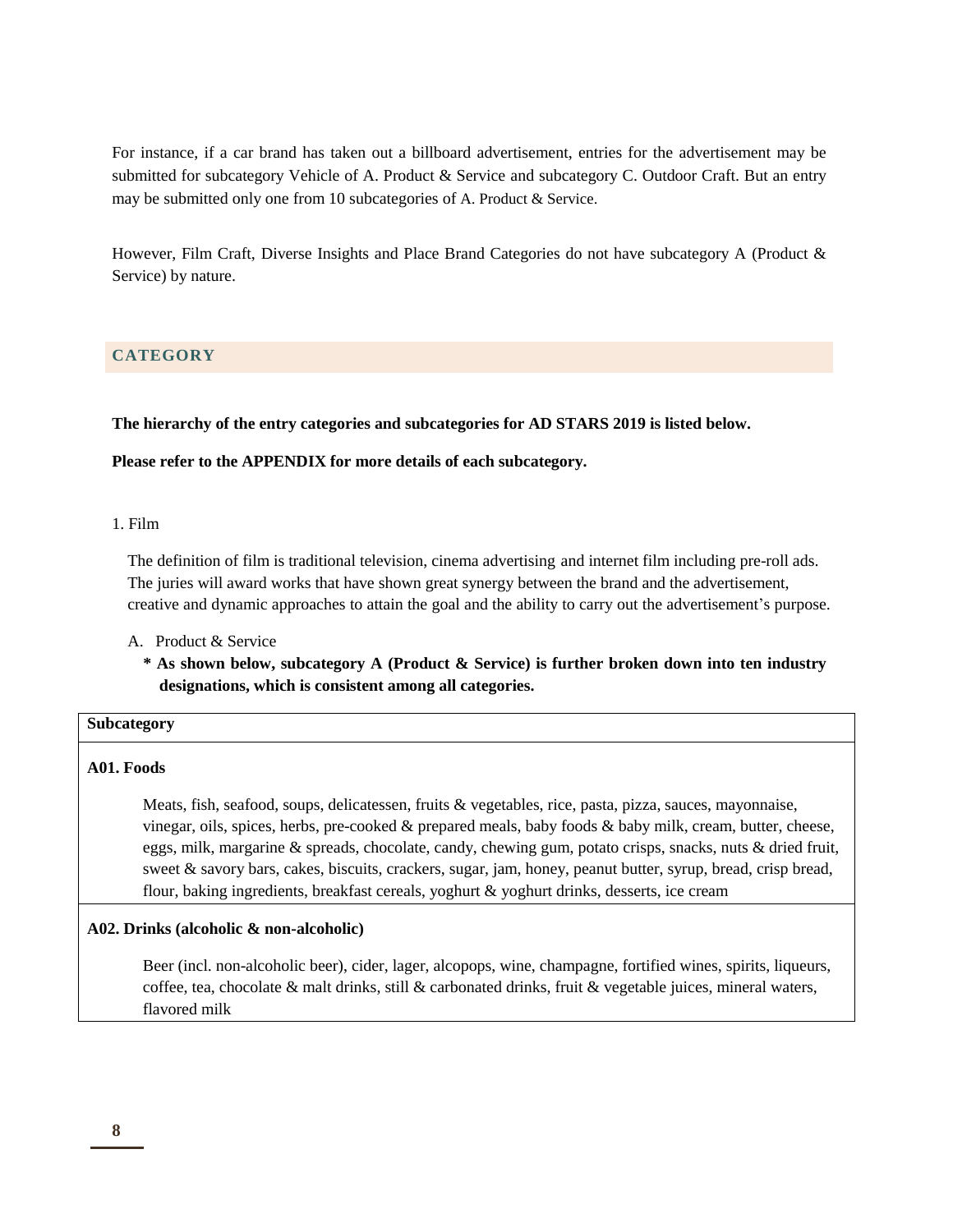#### **A03. Cosmetic / Beauty / Clothing / Footwear and accessories**

Skin Toner and Lotion, bath supplies, make-up, skin & nail care products, perfumes, eau de toilette & aftershaves, deodorants & body sprays, shampoos & conditioners, hairspray, gel, mousse, hair-dyes, soap, shower & bath products, sun block  $&$  tanning products, hair dryers, hair straighteners, hair curlers Day, evening & nightwear, underwear, tights & stockings, footwear, sportswear, clothing fabrics & sewing materials, jewelry, watches, luggage, handbags, fashion & designer sunglasses & spectacle frames gifts  $\&$ greetings cards, pens and personal stationery

#### **A04. Pharmaceutical / Toiletries**

OTC medicines & tablets, prescription drugs, vitamins & herbal remedies, diet supplements & products, insect repellents, adhesive plasters, skin remedies, anti-hair loss lotions, condoms, pregnancy tests, other pharmaceutical products, contact lenses, hearing aids

Toothpastes, Toothbrushes, mouthwashes, toilet paper, tampons & sanitary towels, tissues, nappies, razors  $\&$  shaving products, hairbrushes, combs, wigs, hair removal products, tobacco  $\&$  associated products

# **A05. Furniture / Household**

House & garden furniture, washing machines, dryers, dishwashers, fridges, freezers, cookers, microwaves, kitchen utensils, appliances & crockery, glassware, bed & table linen, baths, showers & toilets, home decorating & building products, wall & floor coverings, doors & windows, heaters, air conditioners, lamps, clocks, home security products, smoke detectors, tools, garden tools, machinery & products Clothing detergents, fabric softeners, dishwashing detergents, cleaning products, air fresheners, Insecticides, foil, cling film & food packaging, light bulbs, batteries(not car batteries), adhesives, fertilizers, shoe polish, kitchen roll, varnish & wood protectors, paint, kitchen rolls

#### **A06. Vehicles**

Cars including jeeps & 4-wheel drives, auto products & services, pick-up trucks, vans, lorries, motorbikes, tires, spare parts, accessories incl. in-car hi-fi, petrol stations, petrol, oil, breakdown & servicing companies, car dealers and car finance & leasing

# **A07. Electronics / IT/ Office Equipment / Home electronics & audio-visual / Business Equipment & Services**

Televisions, video players, blank audio & video tapes, cameras, video cameras, film, hi-fi, personal stereos, CD players & minidiscs, MP3 players, home computers, DVD players, personal phone equipment incl. mobile phones & pagers, binoculars (Please note mobile phone service providers should be entered in Commercial Public Services)

Business to business services, employment agencies, business computers & software, photocopiers, fax machines, business phone equipment, office furniture & stationery, office cleaning services, courier services, advertising agencies & production companies, use of advertising, website design, awards competitions, stock footage libraries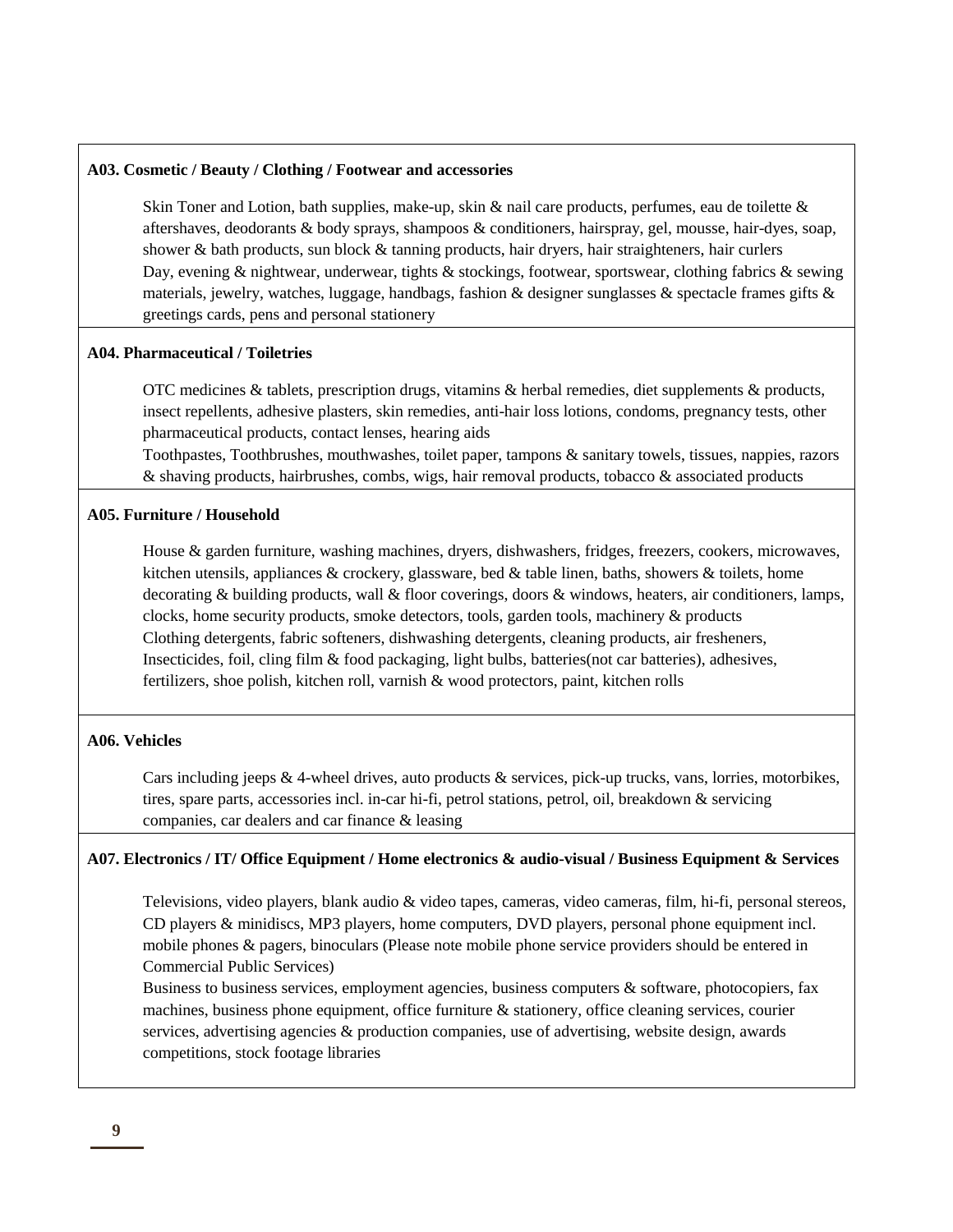#### **A08. Finance / Services / Entertainment & Leisure / Travel / Restaurants / Commercial Public Services / Pets**

Banks, building societies, credit cards, current & savings accounts, mortgages & loans, investment companies, personal, health & building insurance, car insurance, pension & retirement plans, real estate investment

Leisure & theme parks, gyms, health & diet clubs, sporting events, music festivals, orchestras & instruments, exhibitions & shows, nightclubs, bars, museums, art galleries, cinemas & theatres, sports and outdoor equipment, bicycles, boats & caravans, toys, board games, computer games, Play Station, Xbox, Game Boy etc., lotteries, gambling, golf & country clubs, sex toys, dating services

Airlines, train & bus companies, ferry & cruise lines, travel agencies, tourist boards, hotels, resorts, city  $\&$ country promotion, car hire, travel passes

Fast food restaurant, franchise, coffee shops

Telecommunications services, internet service providers, cable & satellite TV providers, video-on-demand provider, Yellow Pages, directories, postal services, electricity, gas, power & water companies, private healthcare & clinics, private schools & colleges, private practices(e.g. legal, architectural & landscaping service, pet products(pet food & pet care products etc)

#### **A09. Distribution / Publication**

Newspapers, magazines, books, records, CDs & DVDs, TV & radio stations, networks & programs, broadcast sponsorships

Department & specialist stores, clothing & footwear stores, store cards, supermarkets, DIY stores, drugstores, opticians, hairdressers, beauty salons, laundry service, estate agents, photo-processors, TV, video & other rental stores, mail-order companies & catalogues, online stores and auctions

# **A10. Corporate /Institution**

Non-product-based company image, competition & event sponsorship, Christmas messages, company mergers, flotation & relocation

# B. Film Craft

B01. Art direction / Production design B02. Direction B03. Achievement in production B04. Cinematography B05. Editing B06. Script B07. Use of Music B08. Sound Design B09. Visual Effects B10. Animation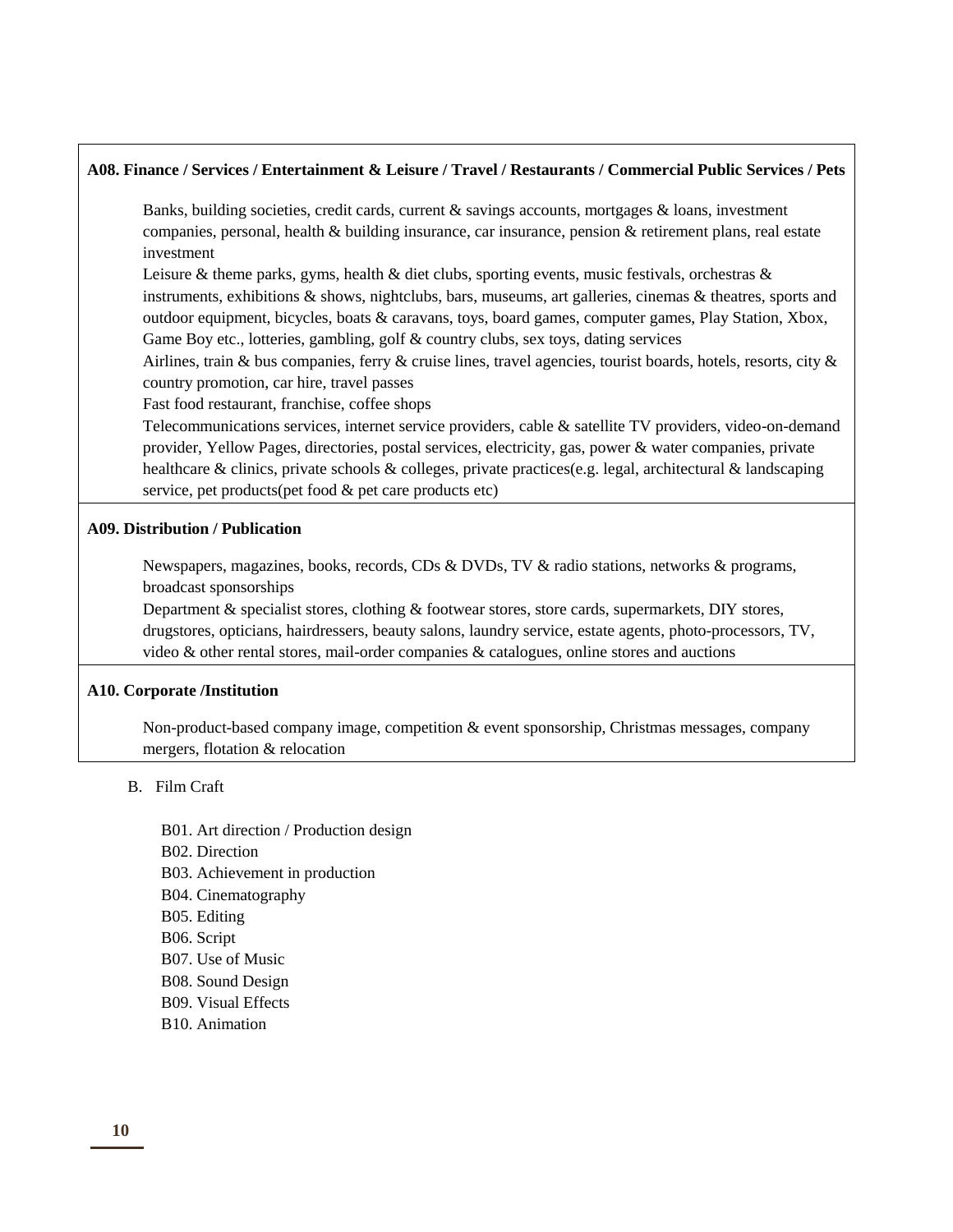# 2. Print

The definition of print is advertisements intended for published printed media including Newspaper, Magazine and journals. The juries in the Print sector will award works with strong creativity.

- A. Product & Service
- B. Print Craft

The juries will judge the degree of technical completion (quality) presented during the process of publishing the print advertisement. The idea behind the execution in relation to the client or brand should be of little or no consideration to the craft jury, accepting, of course, that it is often integral to the ad and cannot be ignored completely (However, this aspect is still usually a necessary part in advertising and is not always disregarded and to submit the entries to a field where the ideas do not play a huge role, the aspects below must have an outstanding quality.)

B01. Art Direction B02. Copywriting B03. Illustration B04. Photography B05. Typography

# 3. Outdoor

The definition of outdoor is billboard and poster advertising as well as out of home ambient executions. The outdoor prizes will be awarded to advertising and communications encountered in the out of home environment and will evaluate how the advertisement induced the engagement of consumers.

- A. Product & Service
- B. Ambient (Non-Standard and Free-Format Outdoor Advertising)
	- B01. Non-Standard Indoor Advertising B02. Small Scale Special Solutions B03. Special build B04. Live Advertising and Events B05. Transit B06. Interactive Outdoor Experience B07. Digital Screen B08. Non-Formatted Digital Outdoor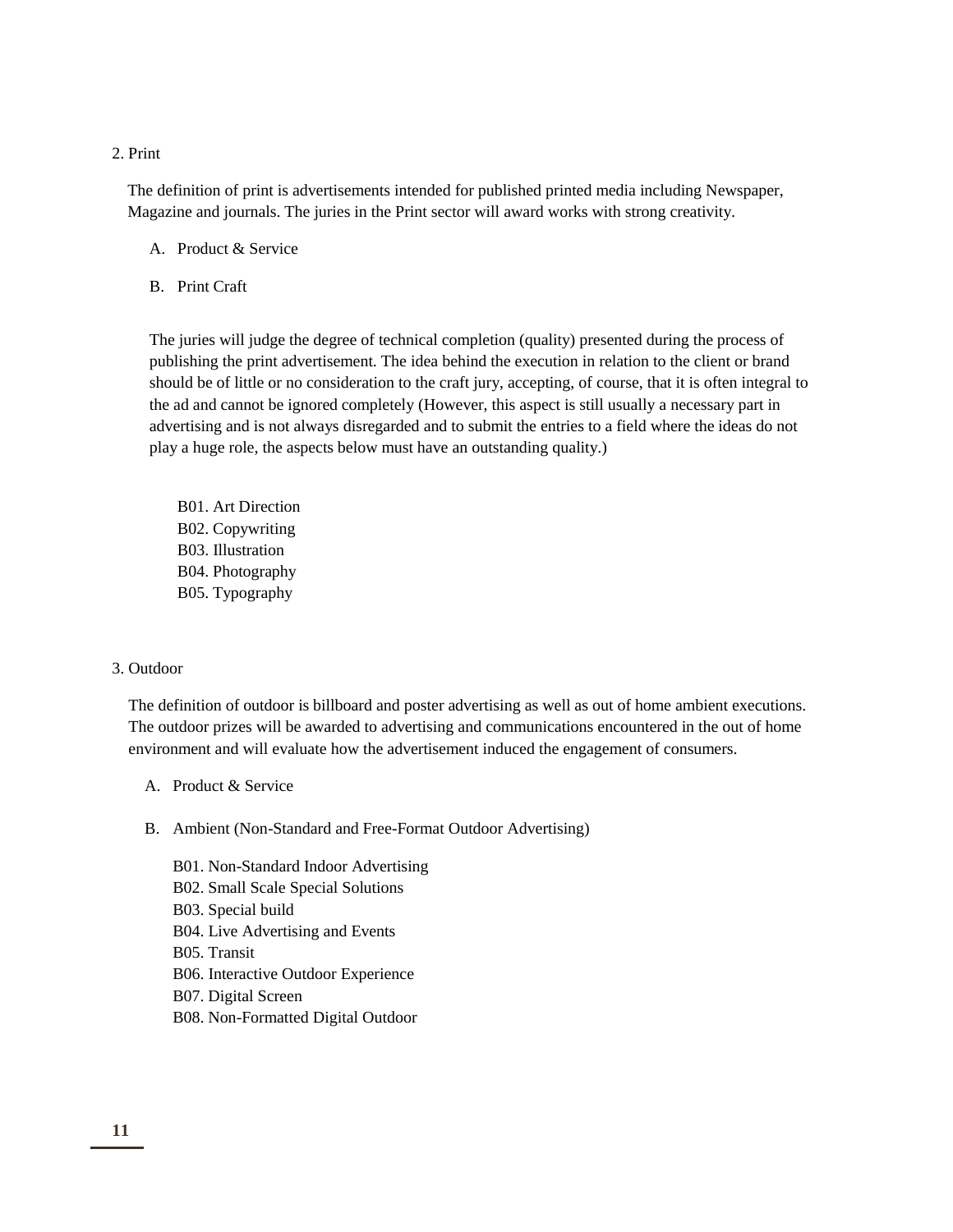# C. Outdoor Craft

The juries will judge the degree of technical completion (quality) presented during the process of publishing the print advertisement. The idea behind the execution in relation to the client or brand should be of little or no consideration to the craft jury, accepting, of course, that it is often integral to the ad and cannot be ignored completely. (However, this aspect is still usually a necessary part in advertising and is not always disregarded and to submit the entries to a field where the ideas do not play a huge role, the aspects below must have an outstanding quality.)

C01. Art Direction C02. Copywriting C03. Illustration C04. Photography C05. Typography

4. Radio & Audio

The definition of Radio is traditional advertising on radio stations and online radio channels.

All audio media content, from ads broadcast over public radio, to those made available for download. Entries will need to demonstrate ideas that are wired for sound; that is, work that communicate a brand message through audio excellence, sonic innovation or superior aural storytelling.

A. Product & Service

B. Radio & Audio Craft

The jury will reward the quality of craft as demonstrated in either the production process or the technical execution of radio ads. This might take into account the quality of the scriptwriting or acting performance, the skillful use of music or sound design, or the best use of radio as a medium. The idea behind the execution in relation to the client or brand should be of little or no consideration to the craft jury, accepting, of course, that it is often integral to the ad and cannot be ignored completely.

B01. Music / Sound Design B02. Scriptwriting B03. Active Performance B04. Use of Radio as a Medium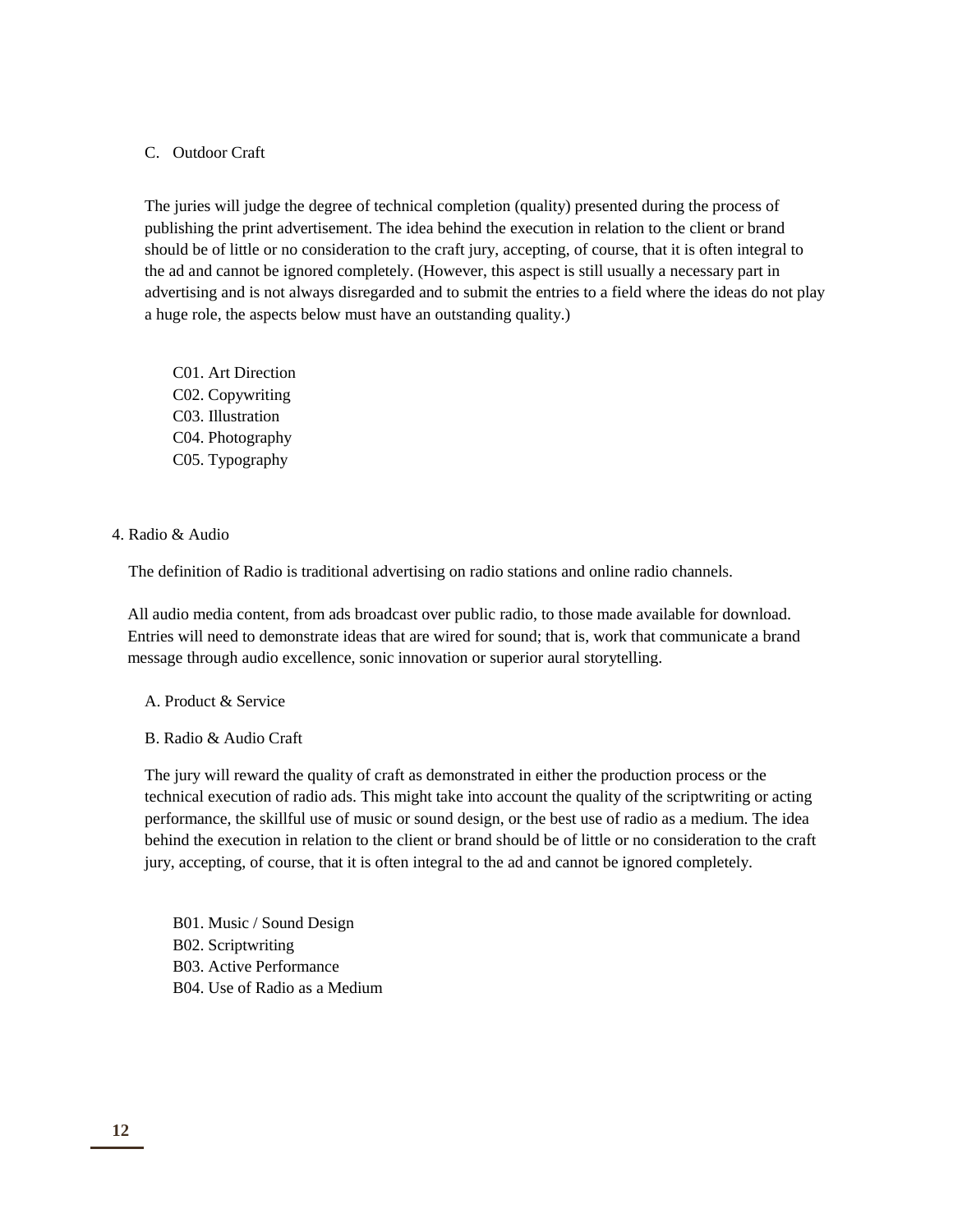#### 5. Design

The definition of Design is the celebration of the use of design as an aid in communication and experience to inform brand ethos and product message.

#### A. Product & Service

B. Communication Design

B01. Posters B02. Stationery B03. Publications(Digital Brochures, Editorial Designs, eBook) B04. Self-promotion(POS, Consumer Touchpoints, In-store Digital Signage and Designs, Flyers, Tickets, Invitations, Postcards, Calendars, Christmas and other greeting cards) B05. Promotional Items(Retail Environment and experience, Live Events, Exhibition and experience) B06. Digital Design(Data-Visualisation, Digital Installations and Events, UX, UI and Journey Designs) B07. Packaging(Sustainable Packaging, Special Edition, and Promotional Packaging)

#### 6. Interactive

The definition of interactive encompasses branded online, digital and technological communication. Successful entrants will be able to present their ideas, technology and creativity behind the work seamlessly, and prove how their target audience engaged and enhanced brand value, resulting increased business sales and recognition.

- A. Product & Service
- B. Use of Interactive

of the public will be judged.

B01. Use of Web Platforms Website, microsite, web service, application B02. Online Ad Individual works of advertisements that are published online with a fee(banner, rich media etc.) B03. Web Campaigns Online campaigns that are consisted of at least two web executions(e.g. one website, one online video, one online advertisement etc.) B04. Social This section is for online digital creations which targets social media. The entries are judged for the relevance entries have with social media. The application of social media and related activities in

the entries to enhance success in businesses, cause ripple effects in society, and induce participation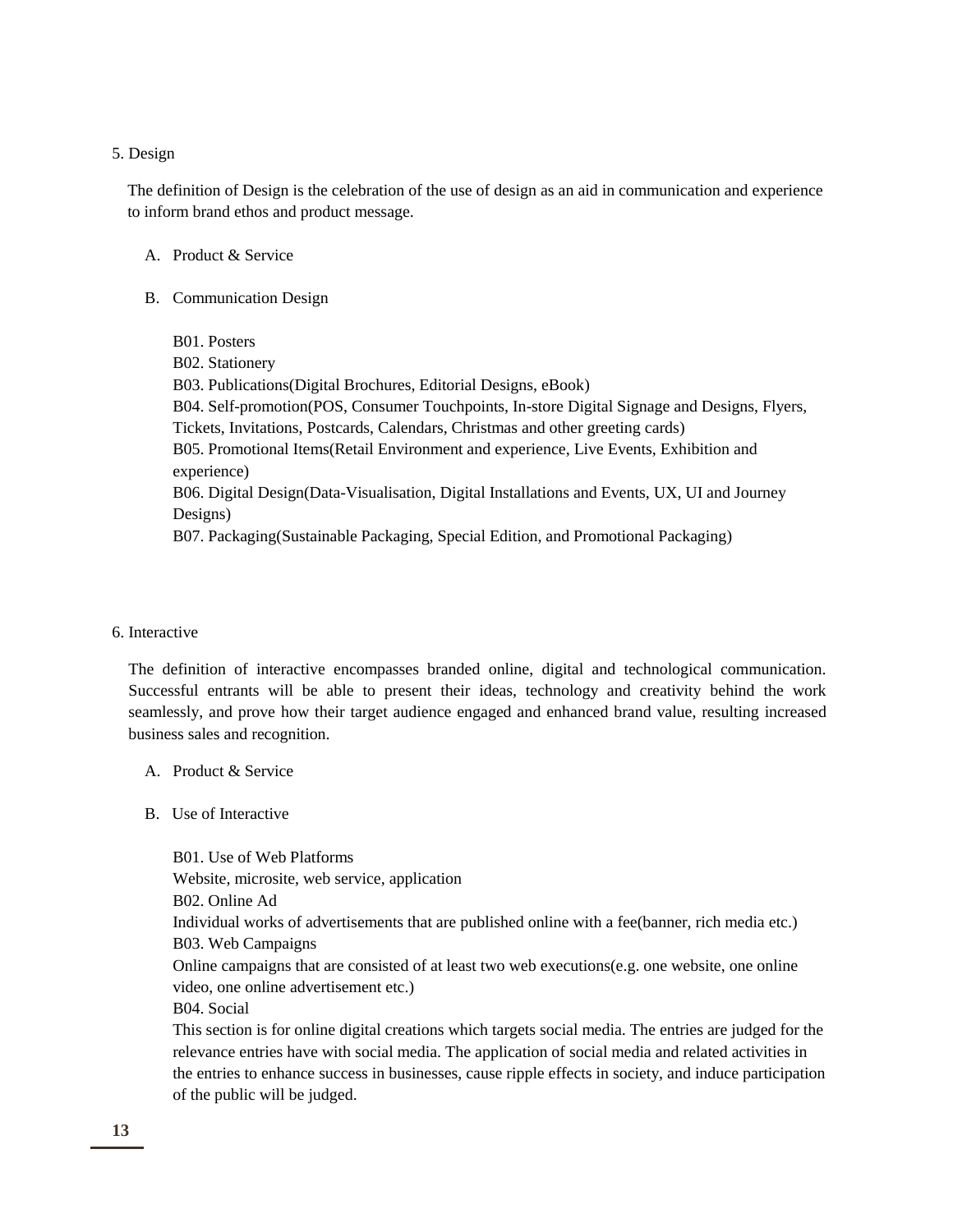B05. Other Interactive Works (games/Branded Tech)

- \* Game: Games that are created for a certain brand (games that are not created for a certain brand is not applicable) If a game needs to be accessed through a certain website, the user should be able to gain access through a single click of URL.
- \* Branded technology: Technologies or brand solutions that have been developed and used to improve the value of a brand can apply for this section. Useful and practical tools or online digital services that enhance the quality of the user's behaviors or life patterns as well as the value of the brand can be also applied.(e.g. applications or tools that can be downloaded, digital signatures & slogan , screen savers, widgets, calendars, notepads etc.)
- C. Interactive Craft
	- C01. User Experience (UX)
	- C02. Site Optimization
	- C03. Omni channel Interaction
	- C04. Cross Device Interaction
	- C05. Use of social Data
	- C06. Interactive Technology
	- C07. Innovative Use of Technology

#### 7. Mobile

The definition of Mobile is creative work activated by a mobile device, app or mobile web.

- A. Product & Service
- B. Use of Mobile

B01. Use of Mobile Websites Websites developed for mobile devices B02. Mobile Applications / Mobile Games

- \* Mobile Applications: Applications that are already downloaded on a mobile device or that can be downloaded by customers from app stores and other mobile software distribution platforms
- \* Mobile Games: Brand related games that could be played in mobile devices or designed exclusively for mobile devices

B03. Social for Mobile Creative mobile solutions for social media and community site applications that use mobile devices B04. Mobile Advertising Banners and other rich media designed for and played on mobile devices.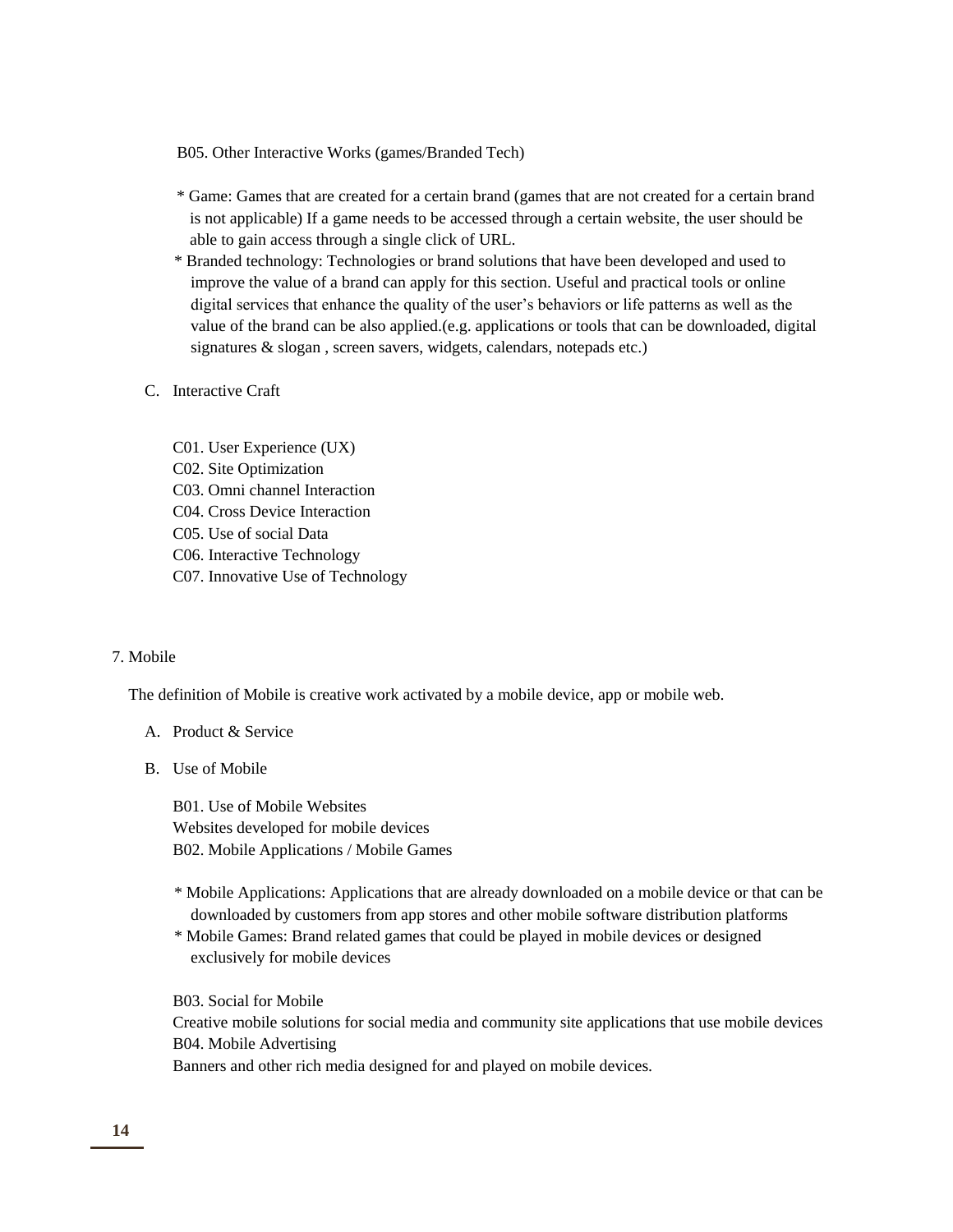# C. Mobile Craft

C01. User Experience (UX) C02. Activation by Location C03. Augmented Mobile Experience C04. Virtual Reality Experience C05. Networked / Connected Mobile Technology C06. Wearable Technology C07. Innovative Use of Technology

# 8. Data Insights

The definition of Data Insights means using data to enhance the execution or success of advertisements through the creative use, interpretation, analysis or application of data. How creative you are with your data, and how the execution was enhanced by the creative use of data, must be at the core of the idea.

#### A. Product & Service

B. Use of Data

#### B01. Data-Driven Targeting

The definition of Data-Driven Targeting means gathering data to achieve goals more effectively: for example, using data to tailor brand messages or define your channel strategy. You must provide quantitative insights to show how you utilized data to improve brand positioning in the market. Examples of creativity in this category include using a unique combination of data sets that support better insight, or creating a new algorithm that delivers superior insight. Entrants must clearly deliver a bottom line benefit in terms of reduced costs, or greater revenue, via any aspect of the marketing mix.

#### B02. Data Visualisation

Data Visualisations communicate complex information clearly and efficiently to consumers in a way that leads to a change in behavior. They include online dynamic, static, interactive or real-time info graphics and offline visualizations such as visual installations and activations. This category celebrates Data Visualisations that enhance understanding and communicate data insights clearly.

#### B03. Data Storytelling

Entrants to this category must demonstrate how they used data to create powerful brand messages and drive consumer engagement. It is important to show how you used data to create more impactful brand narratives, or clearly illustrate how this strategy informed the delivery of appropriate brand stories.

#### B04. Data Technology

Data-technology includes, but isn't limited to, models, tools, platforms, apps and algorithms. Entrants must demonstrate how they applied, or invented, innovative data technology to enhance a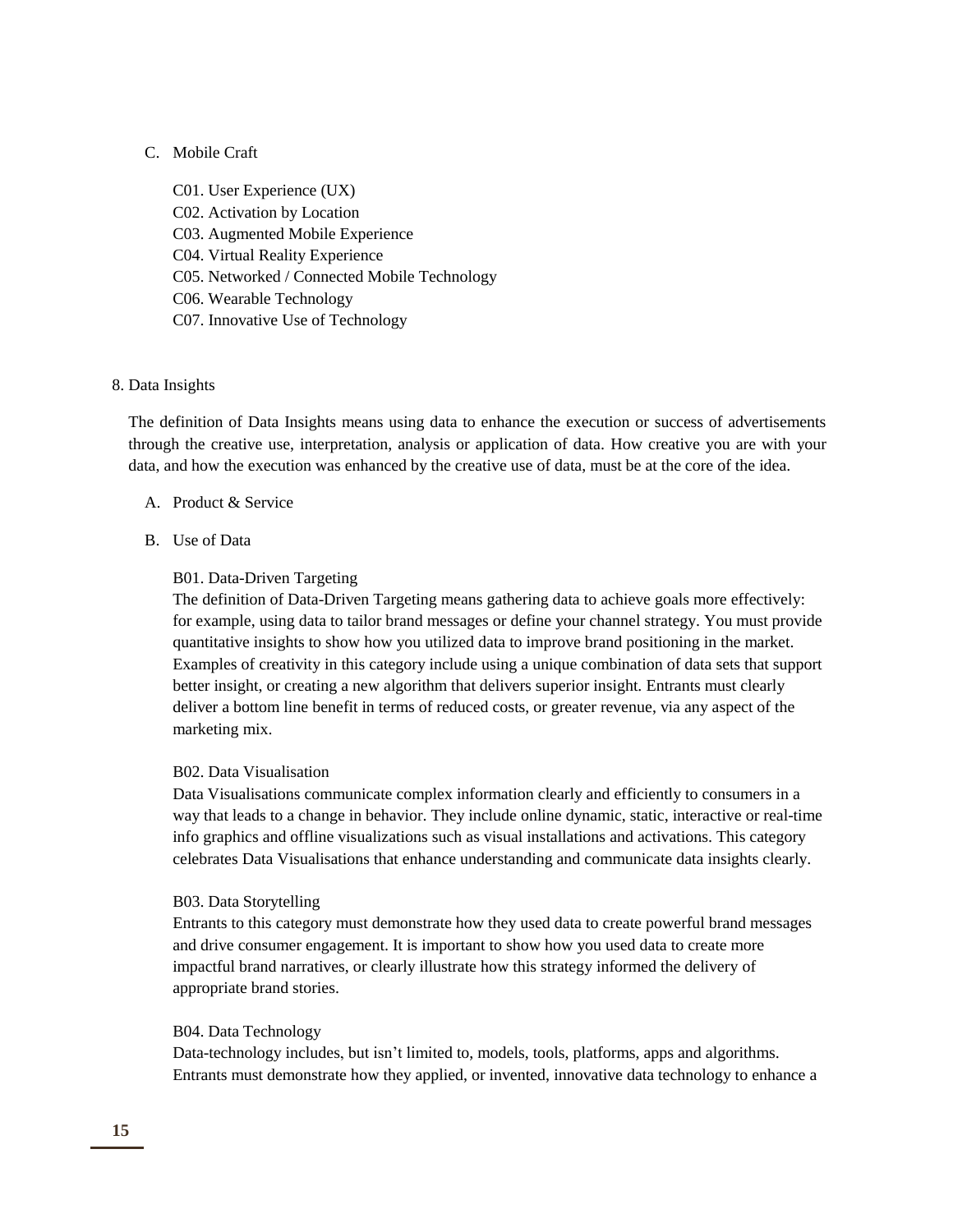creative message. It's important to clearly illustrate how data-technology contributed to an improvement in campaign performance – for example, by including a breakdown of audience, message, channels and delivery.

B05. Data Integration

Data Integration means selecting the best combination of different data streams to create a highly integrated or effective advertisement.

#### B06. Social Data

The definition of Social Data is using data and metadata (usually obtained from social networking services) to build targeted relationships with audiences and communities. For example, entrants should demonstrate how they used social data to derive meaningful insights, increase sales or improve brand awareness.

#### B07. Innovative Use of Technology

Entrants to this category must build upon the inventive use of data technologies to show how they used technology to enhance environmental and brand communication.

# 9. Social & Influencer

This category celebrates strategic influencer marketing solutions, and the creative use of social insights to drive engagement and social reach. Entrants must demonstrate how the creative use of social networks and platforms, brand ambassadors and influencers led to commercial success.

- A. Product & Service
- B. Social Insight & Engagement

# B01. Community Building & Management

This category celebrates campaigns designed to engage or build an online social community. Judges will assess the extent of community engagement, as well as the appropriateness of targeted conversations or communications directed at active or non-active users.

# B02. Audience Targeting / Engagement Strategies

This category recognizes work that can demonstrate the most successful consumer engagement by showing tangible target audience related results. Each audience targeting or engagement strategy may relate to any media channel, so long as entrants can prove engagement with wide-scale or niche consumer groups. Audience measurement results and proof of engagement through metrics such as 'time spent with brand', 'number of interactions with the brand', and 'number of downloads' will be taken into consideration.

# B03. Real-time Response

This category celebrates targeted social activity that utilises social platforms in order to respond to different world events, public affairs and other real-world, real-time activity in an immediate and meaningful way, which may prompt social sharing and engagement.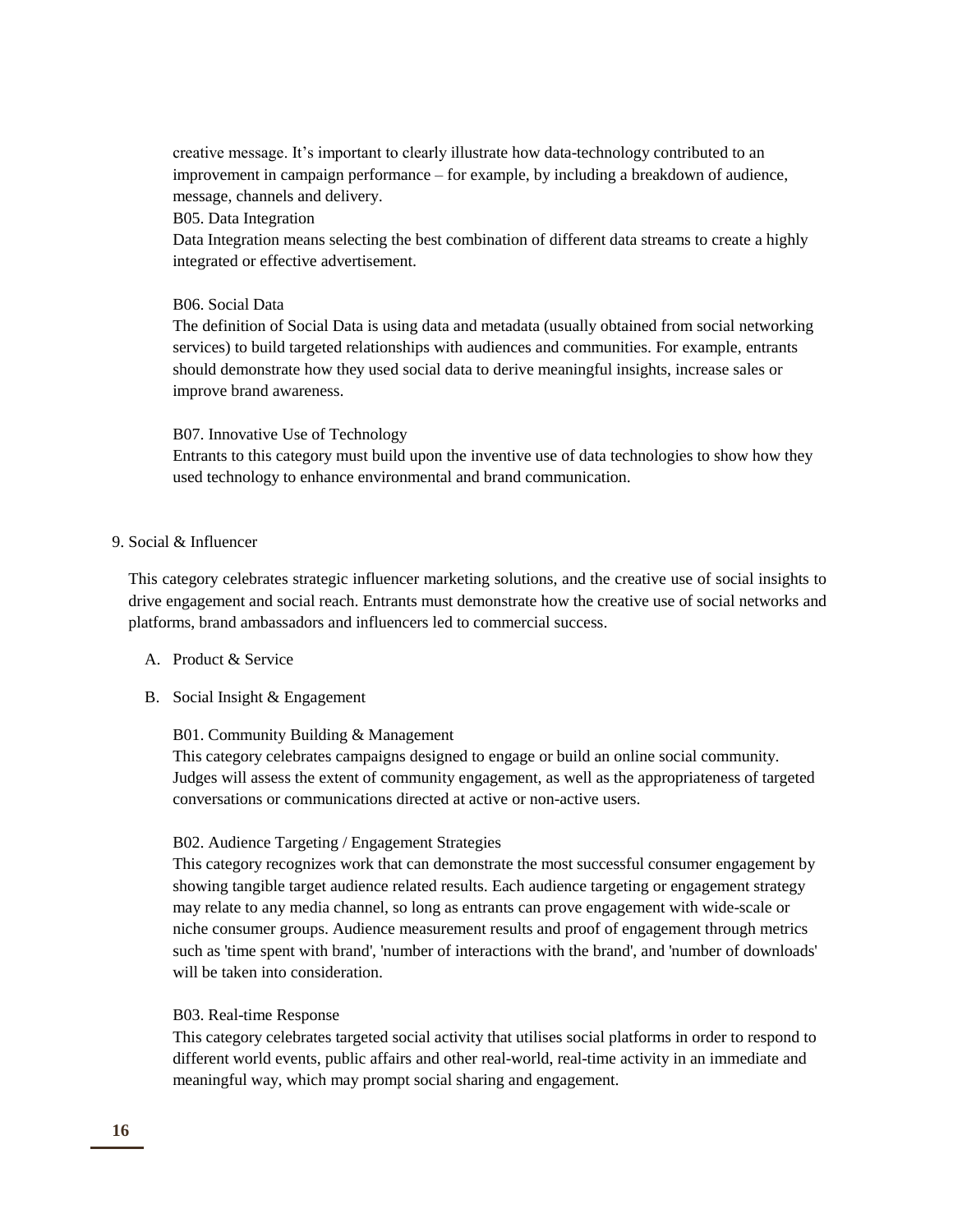#### B04. Social Data & Insight

Entries in this category should demonstrate how the measurement, collection and analysis of social platform or social user data have provided, contributed to, or enhanced an insight or understanding of the audience. From social media to e-commerce, this category celebrates campaigns that have data and insights at their heart. Winning entries will demonstrate the best use of data and the resulting insights, which led to dramatically improved results. Judges will consider metrics such as increases in the average order value, a reduction in online CPA (cost per action) or CPC (cost per click), etc.

#### B05. Social Customer Strategy

The definition of Social Customer Strategy includes any customer-focused social activity designed to support a brand's customer service and experience online.

#### B06. Brand Storytelling

This category celebrates social campaigns that use a particular brand or consumer case to drive meaningful engagement with specific target customers.

# 10. PR

The definition of PR is the creative use of reputation management by the building and preservation of trust and understanding between individuals, businesses or organizations and their publics. PR awards will go to the freshest creative PR campaigns, programs and tactics that actively engage consumers to brands/organizations and demonstrate the highest levels of strategic planning, creativity and business results.

#### A. Product & Service

- B. Practices & Specialism
	- B01. Corporate Reputation & Communication
	- B02. Corporate Responsibility
	- B03. Public Affairs & Lobbying
	- B04. Crisis Communications & Issue Management
	- B05. Media Relations
	- B06. Events & Experiential (PR campaign that use an event or stunt)
	- B07. Celebrity Endorsement
	- B08. Sponsorship
	- B09. Launch or Re-launch
	- B10. Brand Voice (incl. strategic storytelling)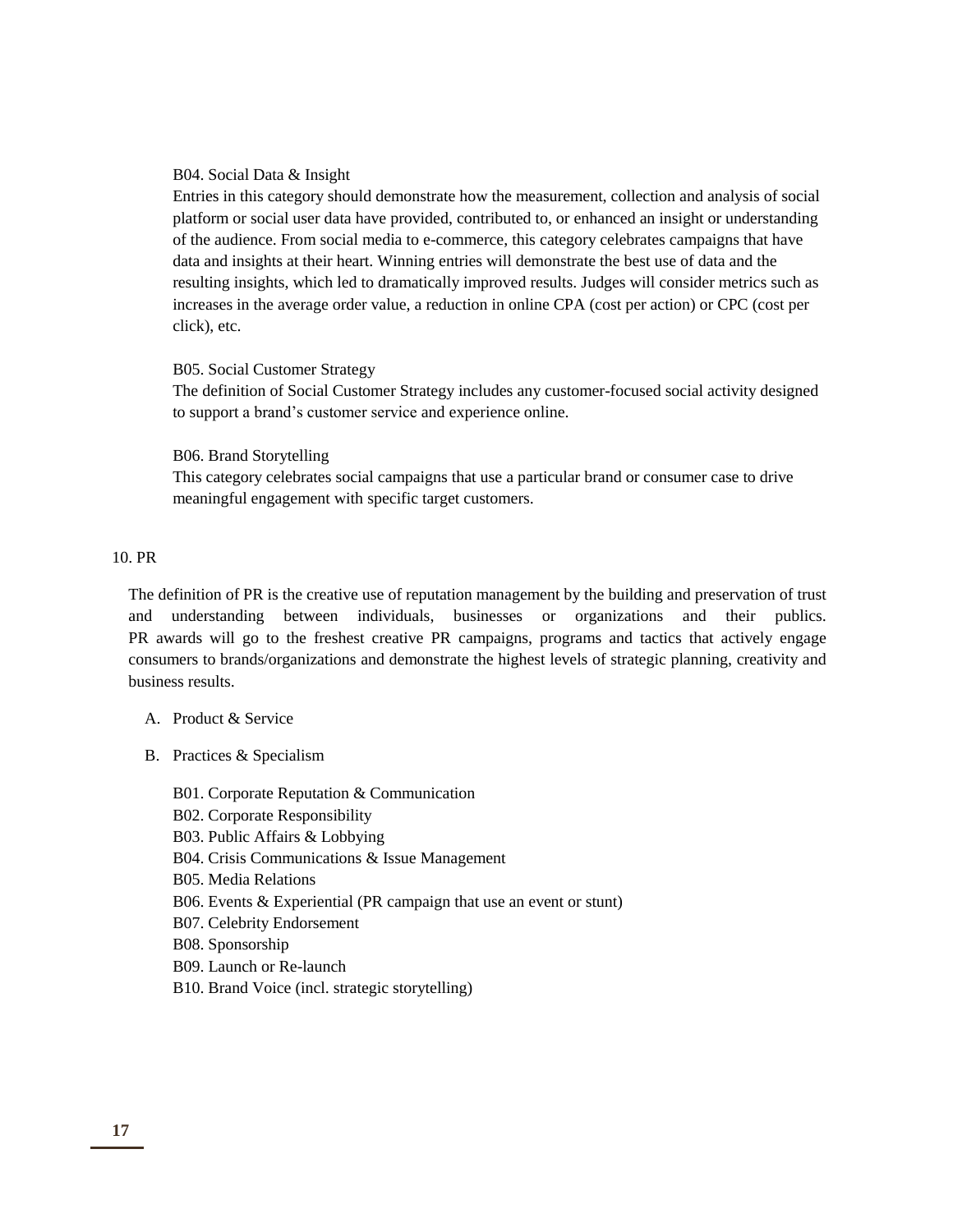#### 11. Promotion

The definition of Promotion is activity which is designed to create immediate activation and/or offer for the sales of a product or service. This may be affected using sampling, tie-ins, competitions, events, instore advertising, exhibitions and other promotional vehicles, such as digital media.

#### A. Product & Service

B. Use of Promo & Activation

B01. Use of promotional stunts / live advertising / live shows / concerts / festivals B02. Use of exhibitions and installations (e.g. vending machines, interactive digital events, digital installations, floor graphics, transit advertising) B03. Use of merchandising / in-store marketing (e.g. display, point-of-purchase materials, shelf/store design, promotional packaging) B04. Use of broadcast in a promotional campaign (e.g. cinema, TV and radio) B05. Use of print or standard outdoor in a promotional campaign (e.g. newspapers, magazines, trade journals, billboards, outdoor banners) B06. Use of digital in a promotional campaign (e.g. websites, microsites, search engine marketing, viral marketing, banner ads, email marketing, digital POS, video games) B07. Other digital solutions in a promotional campaign (e.g. mobile based campaigns, QR codes, branded content, Bluetooth, MMS, SMS, PDG, GPS, MP3 players, games and applications, widgets, schematic screens and other mobile communication, digital installations , AR, VR, Mixed Reality) B08. Use of social in a promotional campaign (e.g. promotional campaigns that use social platforms to create relationships with consumers)

#### 12. Direct

The definition of Direct is targeted direct communication designed to generate response or specific action whilst building and prolonging relationships. Direct awards will go to the work that not only contains a response mechanism-coupon, phone number etc.-but also has some direct attributable effect on behavior and obtains a measurable response.

- A. Product & Service
- B. Use of Direct Marketing
	- B01. Mailings
	- B02. Ambient Media

(e.g. premiums, giveaways, print collateral, direct response stunts, street teams, direct response events, ambient media which encourage direct interaction) B03. Use of digital in a direct marketing campaign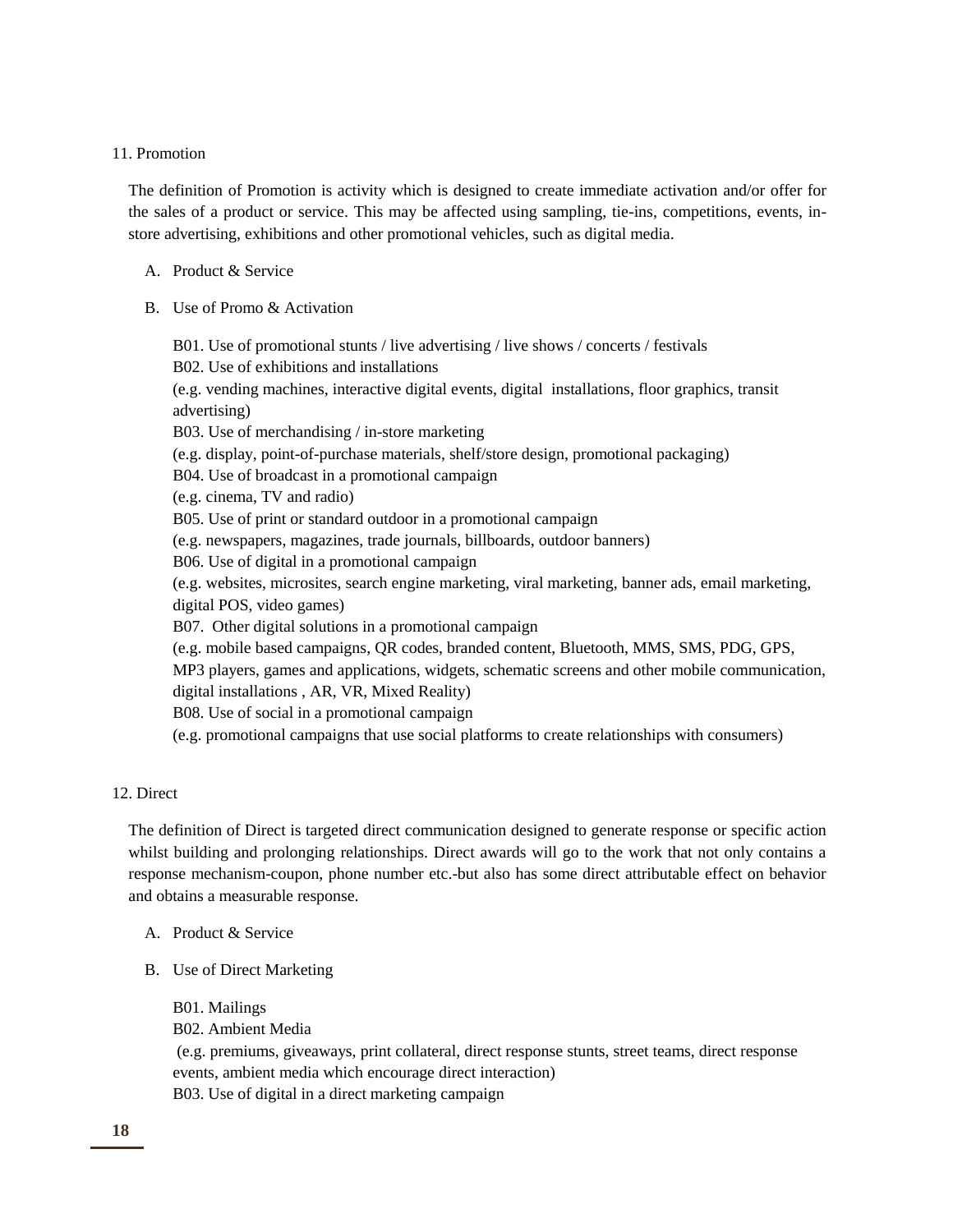(e.g. websites, microsites, search engine marketing, viral marketing, banner ads, email marketing, digital POS, video games, mobile based campaigns, QR codes, branded content, Bluetooth, MMS, SMS, PDA, GPS, tablet, MP3, games and apps, widgets, schematic screens, digital installations.) B04. Use of social in a direct marketing campaign.

# 13. Media

The definition of Media is the creative use of media, and how media ideas demonstrate understanding of the target market, innovatively implement strategy across channels and maximize business results for a successful outcome.

- A. Product & Service
- B. Use of Media
	- B01. Use of screens
	- B02. Use of print in a media campaign
	- B03. Use of outdoor in a media campaign
	- B04. Use of ambient media
	- B05. Use of special events and stunt/live advertising
	- B06. Use of digital in a media campaign
	- B07. Use of social in a media campaign
	- B08. Use of mobile devices

#### **#14. Integrated (Paid)**

The definition of Integrated is fully integrated campaign executed across multiple platforms. Through expanding the possibility the max using one great idea, campaign makes target market stimulate associations about brand in every time contacting the brand. Integrated campaign may be submitted utilizing 2 more platforms at least.

- A. Product & Service
- \* Please refer page 30 for payment.

# **#15. Innovation (Paid)**

The definition of Innovation is breakthrough technology and innovation that may allow brands, technologists and creative to communicate with their customers in a new way, or might stand alone as significant innovation in their own right.

The entries are required the proof of new concept. Already developed idea or concept has no eligibility. Entries should prove a technique clearly.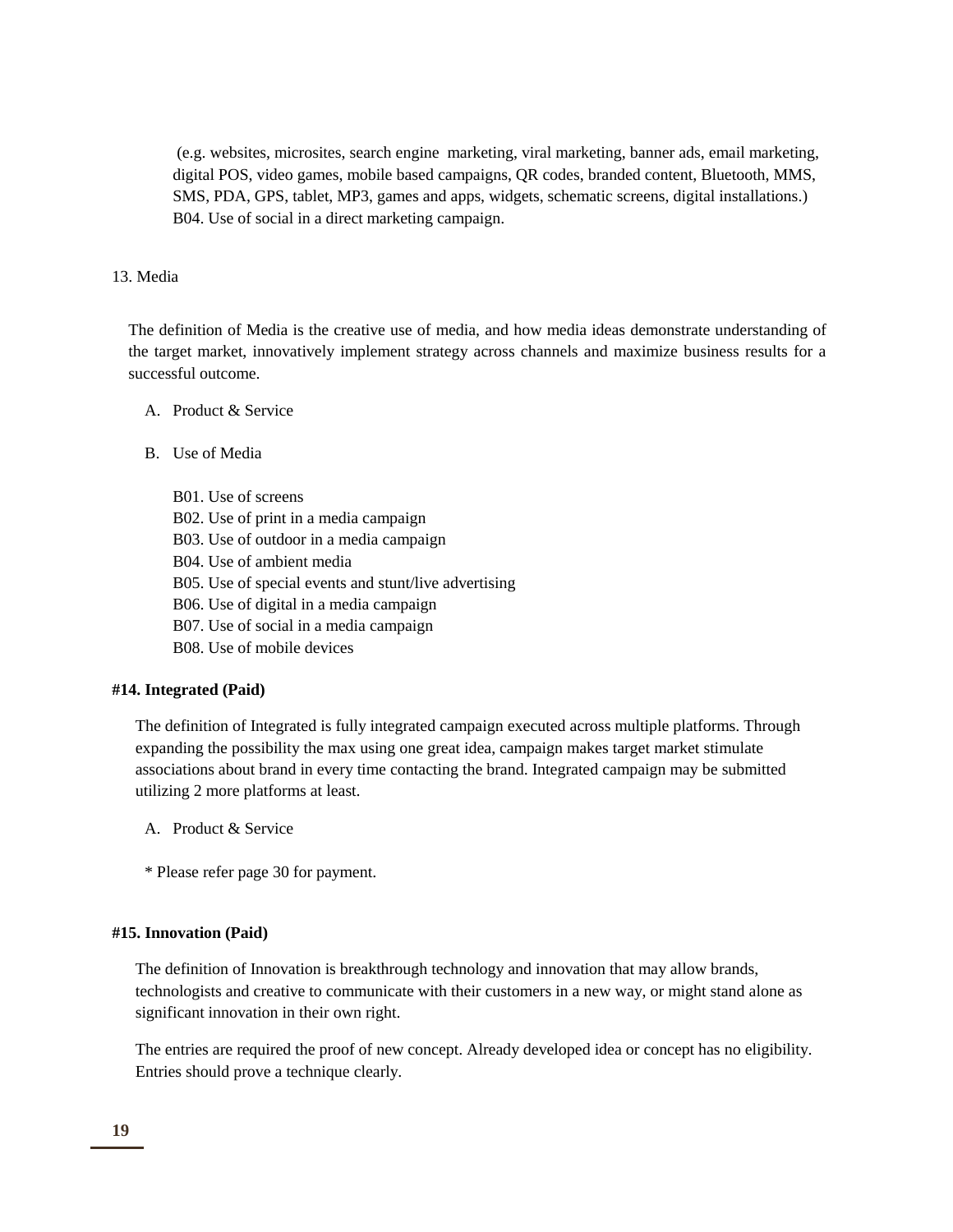- A. Product& Service
- \* Please refer page 30 for payment.

# 16. Diverse Insights

The Diverse Insights category selects advertisements that utilize unique local cultural characteristics of the target. The entry submitted to other category may be submitted additionally to this category if the advertisement is based on insights of unique local cultural characteristics.

There are no subcategories in Diverse Insights.

# 17. Place Brand

AD STARS has the Place Brand category to discover excellent cases of outstanding communications in branding a nation or city. Brands of nation, city and province may participate. The category includes events, tourism and festivals related to a nation, city or province.

- A. National Brands
- B. City Brands (including province)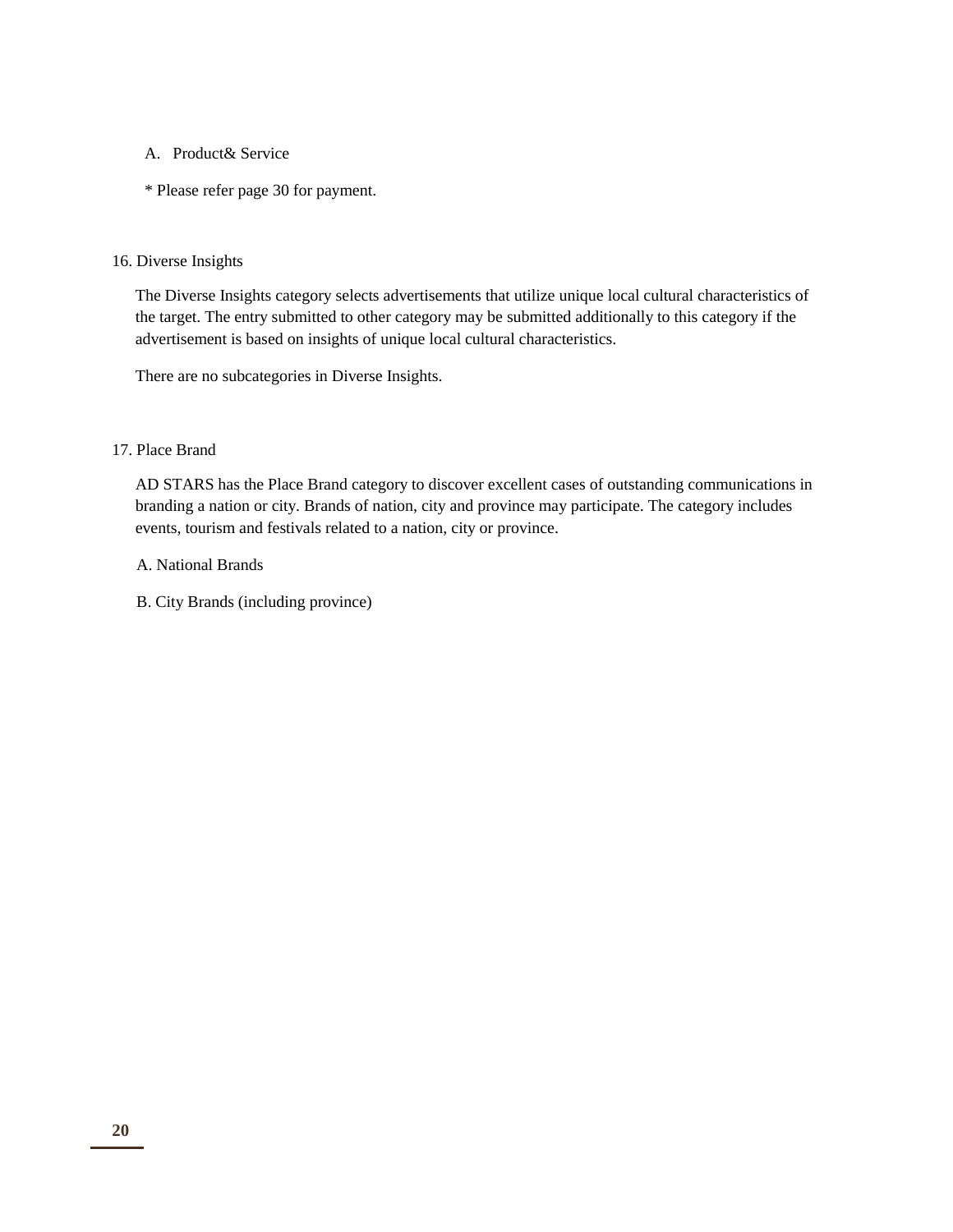# **VIDEO STARS AWARD CATEGORY**

# **OVERVIEW**

**Video content is no longer the playground for innovators and early adopters. More and more brands produce entertaining and engaging brand videos for their audience to achieve their marketing goals. Video Stars is created to celebrate the most creative and original brand video content.**

Among 5 subcategories, 1-4 subcategories for the VIDEO STARS are divided by purpose of the video and are not mutually exclusive. Any video having two or more purposes of communication, therefore, may have multiple entries for applicable categories.

Any work having multiple entries will be evaluated by the panel in each subcategory and may thus receive awards in two or more subcategories.

# **CATEGORY**

**Category and Sub-Category are as below.**

1. Branded Information Videos

Branded videos aim to provide information on brands, products, services or companies. It can be branded video for product launch, branded video for publicity, direct marketing video, in-store video, recruitment video etc.

2. Branded Entertainment Videos

Branded videos use or integrate with other entertainment content. The content includes drama, documentary, sitcom, music video, game, movie etc.

- A. Music Videos
	- A01. Music Video in Creativity A02. Music Video in Craft
- B. Games
- C. Movies
- D. Broadcast
- E. Others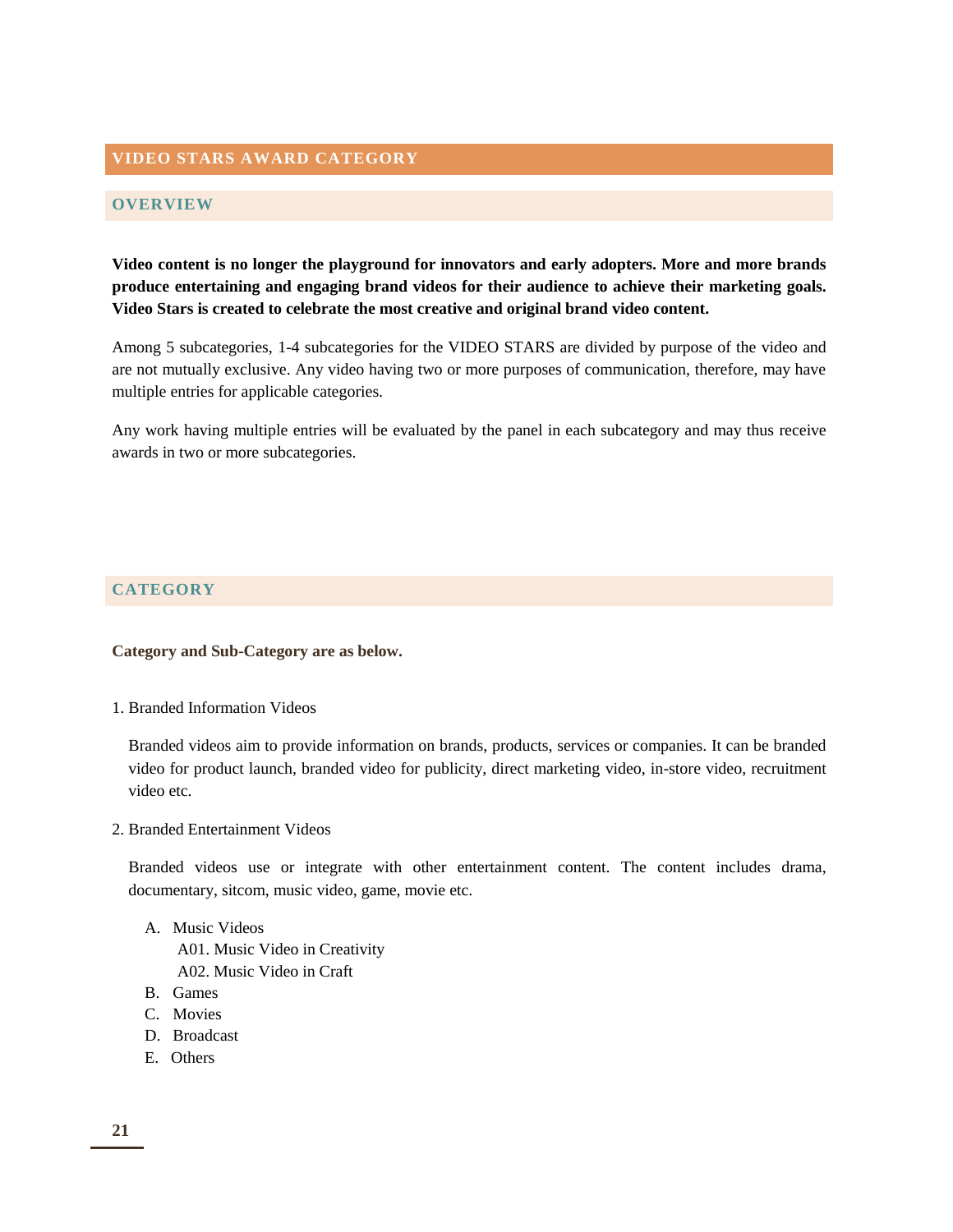# 3. Branded Viral Videos

Branded videos created with the primary intention of being shared or user-distributed online. This category accepts any type of video regardless of the format or media if it aims to be shared virally. It includes, but not limited to, web videos, mobile videos, vines, user-generated videos for public sharing.

#### 4. Campaign Videos (Case film)

Branded videos explain the campaigns and summarize the result of them (case film). Campaign videos (case film) are made to provide the information how the campaign is made and how much impact the campaign created for the brand. This category is to evaluate the campaign video's persuasiveness and uniqueness and to award excellent campaign videos / case films.

#### 5. Non Branded Videos

Non Branded Videos mean videos that do not have a purpose of promoting brands. The videos have been created including incredible ideas and creativity for general public.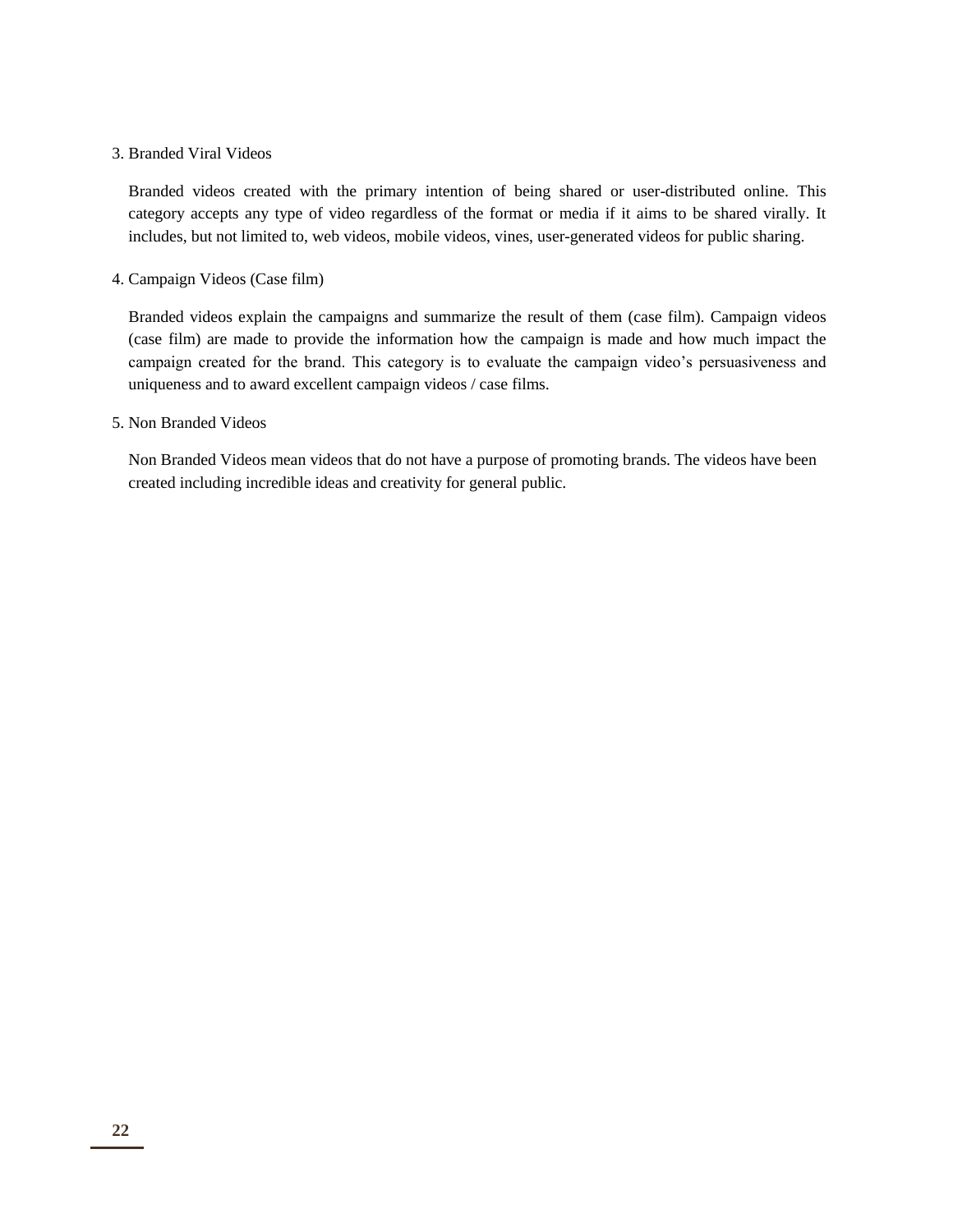# **PSA(PUBLIC SERVICE ADVERTISING) CATEGORY**

# **OVERVIEW**

PSA is a public service advertisement that contains a theme of public welfare. The category includes advertisements based on the human happiness and social responsibility of a company such as environmental protection, human rights, improvement of education and health.

Therefore, if the advertisement is based on public welfare, it may be submitted by not only the nonprofit organizations, NGO and governments but also private companies.

#### **CATEGORY**

#### **Category and Sub-Category are as below**

- 1. Green Ads about environment can be entered.
- 2. Human Rights Ads about human rights can be entered.
- 3. Education Ads about education can be entered.
- 4. Healthcare Ads about public health and safety can be entered.
- 5. Gender Equality Ads about gender equality can be entered
- 6. Peace & Justice Ads about justice, peace, embracing societies can be entered
- 7. Partnerships

Ads about stimulating economic development through global partnerships can be entered. (e.g. financial aid, search and rescue etc.)

8. Others

Any ads about public interest can be entered. (Any ads with topics that do not fit any of the themes from 1~7 can be entered through 8)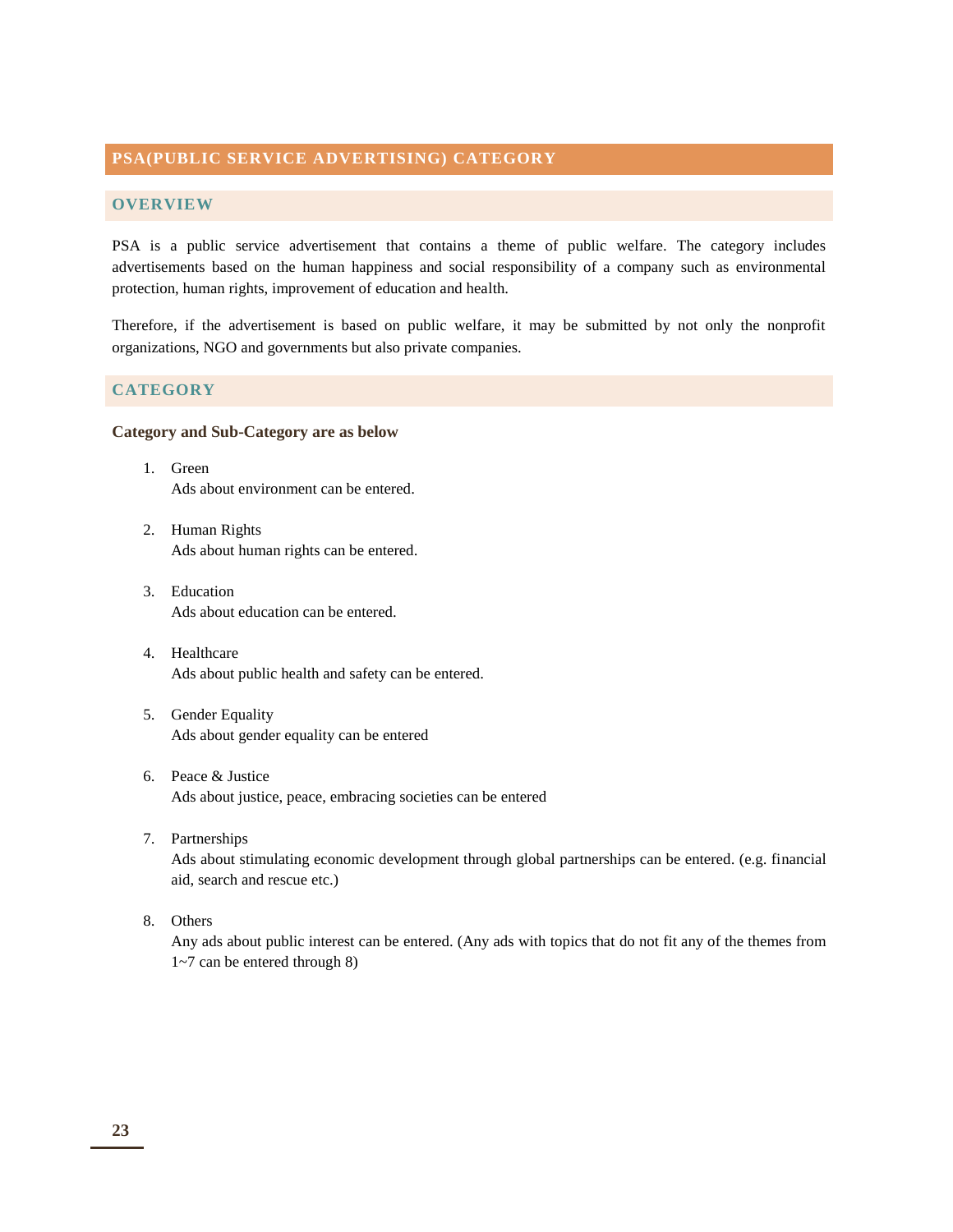# **JUDGING CRITERIA**

The panels of judges will consist of the planners, producers, digital content professionals, PR professionals, media professionals, brand video professionals of advertisers and advertising agencies as well as other active marketing and communication professionals across the globe.

As AD STARS values cultural diversity, panels are proportionately balanced among countries and continents to prevent a certain country or culture from being overrepresented.

All points given by judges are carefully reviewed to eliminate any biases.

Judges will read applications first and then review creative materials.

Abstention by judges: As any judge may not review his or her own work, the judge is required to abstain with respect to any works associated with him/her. Judges may occasionally abstain with respect to a certain case or category.

For example, any judge who works in or for the automotive industry may not evaluate the entries submitted by his or her potential competitors.

An entry undergoes a three-stage evaluation process. Entries given high marks in the online preliminary are selected as finalists and advances to the 1st final round. From its 1st final round, highest scored entries will be evaluated in the  $2<sup>nd</sup>$  final round.

The online preliminary is evaluated by some 200 judges all over the world, who review entry information and creative materials online. Judges will give points to each entry in each subcategory in accordance with the following criteria.

# **Judging Guidelines of VIDEO STARS and Categories; Film/Print/Outdoor/Radio/Interactive/Mobile/Design/Diverse Insights/Place Brand/ PSA**

| Idea             | 40%     |
|------------------|---------|
| <b>Relevance</b> | 30%     |
| <b>Execution</b> | 30%     |
| Total            | $100\%$ |

**Judging Guidelines of Categories; Integrated/Promotion/Direct/PR/Media/Innovation/Data Insights/Social & Influencer**

| <b>Strategic Challenge &amp; Objectives</b> | 23.3%   |
|---------------------------------------------|---------|
| Idea                                        | 23.3%   |
| <b>Bringing the Idea to Life</b>            | 23.3%   |
| <b>Results</b>                              | 30%     |
| <b>Total</b>                                | $100\%$ |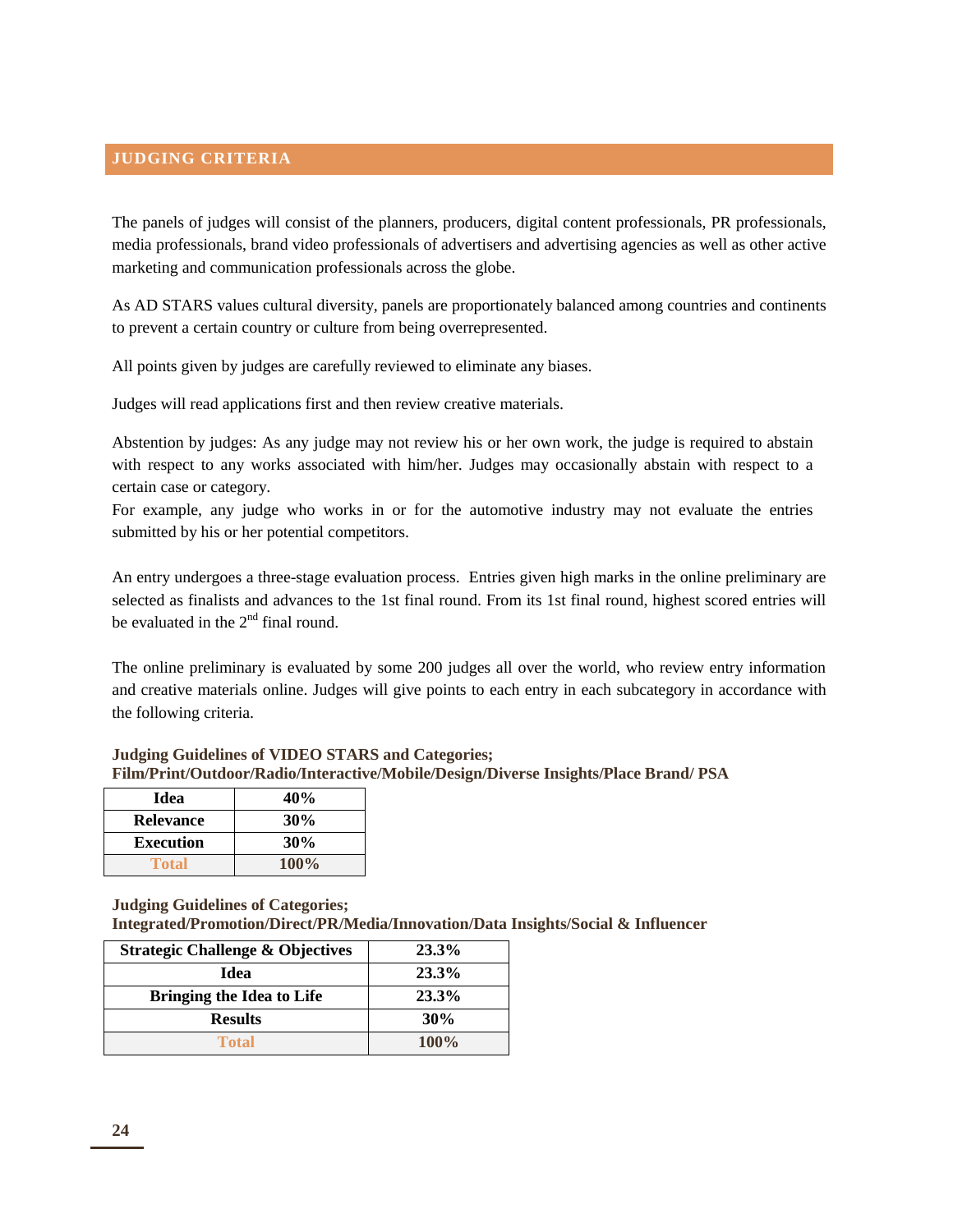Approximately top 15% entries are selected as finalists, which are then subject to the 1st final round. The 1st final round will be judged by final judges via online.

In the  $2<sup>nd</sup>$  final round, leading advertising professionals from across the globe get together to see and evaluate the works in person.

#### **Grand Prix of the Year**

The final round judges are organized into five panels to evaluate entries in categories to which judges are assigned. Each judge then gives points to entries, which are aggregated by the Organizing Committee and distributed to all members of the panel. Judges review these aggregated results to select the Grand Prix, Gold, Silver and Bronze Award winners for each category, which process may involve discussion and voting. The numbers of winners are decided at the discretion of the judges. But same work gets only 1 gold under the same category (except craft). The numbers of winners for each category is determined by the applicable panel.

Among all the grand prizes, the two 'best of the best' works will be awarded to Grand Prix of the Year

As AD STARS values public interest, one out of two Grand Prix of the Year winners will be an entry delivering a message that serves public interest.

# **SPECIAL AWARDS**

The special awards do not require separate entries and are given according to the aggregated points or under the authority of the Organizing Committee.

# **DIVERSITY AWARDS**

This award is presented to the best ideas from diverse countries. As AD STARS respects all different cultures from different countries, based on the result from first round of final judging, the entry is finalists but didn't advance to the  $2<sup>nd</sup>$  final judging will be the nominates. From the nominations, if country has not a single entry in the  $2<sup>nd</sup>$  finalists, and the entry got the highest score will be awarded.

Nominees : Countries that advanced to finalists but did not pass the finals Judging Process : Give chances to win awards to best works with the highest score(based on the preliminary online judging) from each countries regardless of category

# **NETWORK of the Year**

This award is presented to the network that has conducted more outstanding campaigns than others. Points for finalists through Grand Prix of the Year winners are aggregated to give this award to the highest scoring network.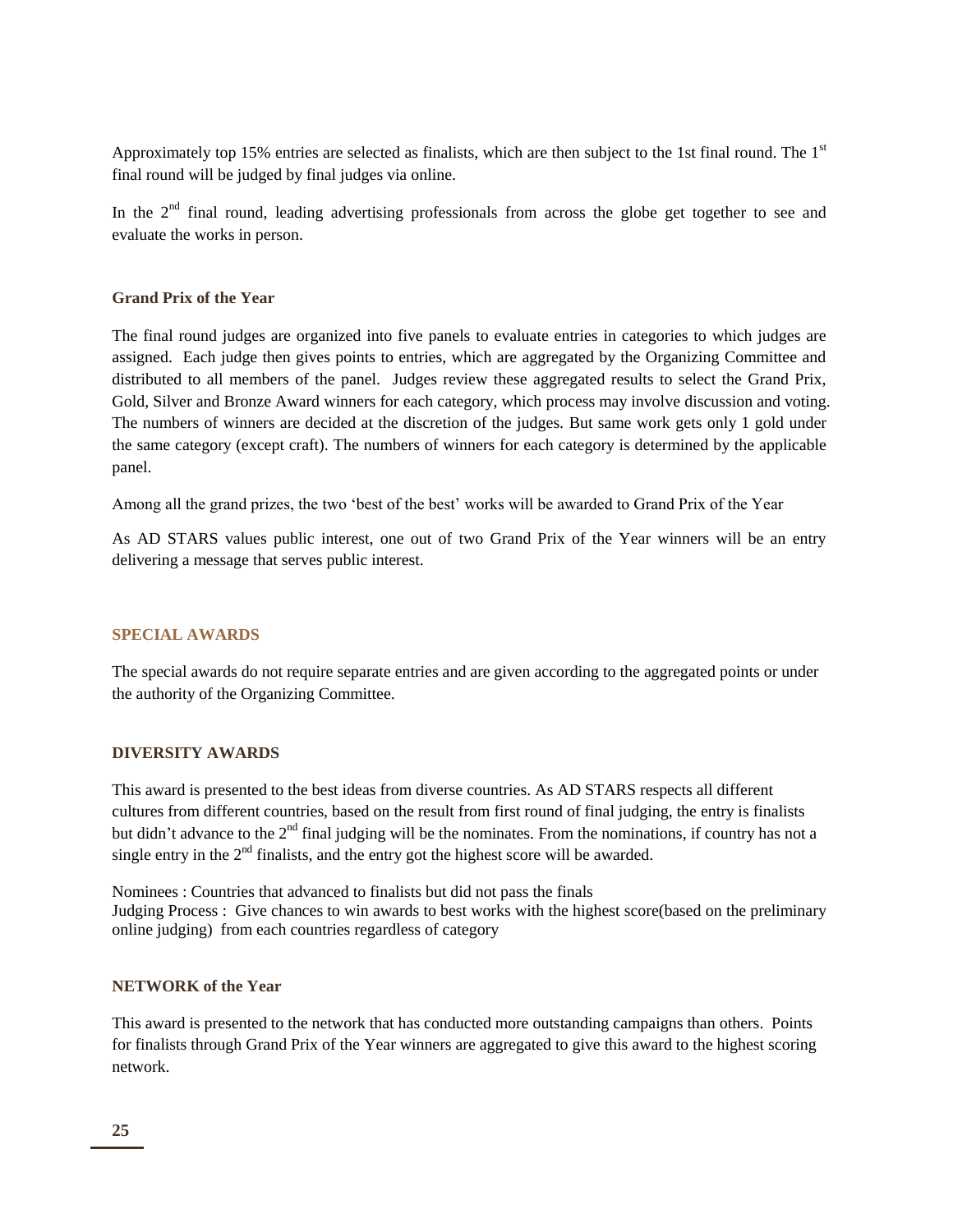# **AGENCY of the Year**

This award is presented to the agency that has conducted more outstanding campaigns than others. Points for finalists through Grand Prix of the Year winners are aggregated to give this award to the highest scoring agency.

# **ADVERTISER of the Year**

This award is presented to the advertiser that has conducted more outstanding campaigns than others. From the last 3 years, points for finalists through Grand Prix of the Year winners are aggregated to give this award to the highest scoring advertiser.

How to aggregate points for the Network/Agency/Advertiser of the Year

Grand Prix of the Year - 7 points Grand Prix - 6 points Gold - 5 points Silver - 4 points Bronze - 3 Point Crystal - 2 Point Finalist - 1 Point (Applied to Network of the Year/Agency of the Year)

# **AD STARS International Honorary Awards**

The AD STARS International Honorary Awards has been established since 2010 as one of the special awards in AD STARS. It will be awarded to the individuals and groups that led to a variety of cultural activities and social activities widely through advertisements, studies on the advertising and the great achievements in the advertising industry.

Its goal is to encouraging the global advertising activities and studies on the Advertising and contributing world peace and improving rich cultural life.

It will be awarded to the individuals and groups that have accomplished the great achievements in the advertising industry for every person in the world without any strings attached of the nation, nationality, religion and business.

**\*Non-professionals is followed the different regulation. Please check it out on web.**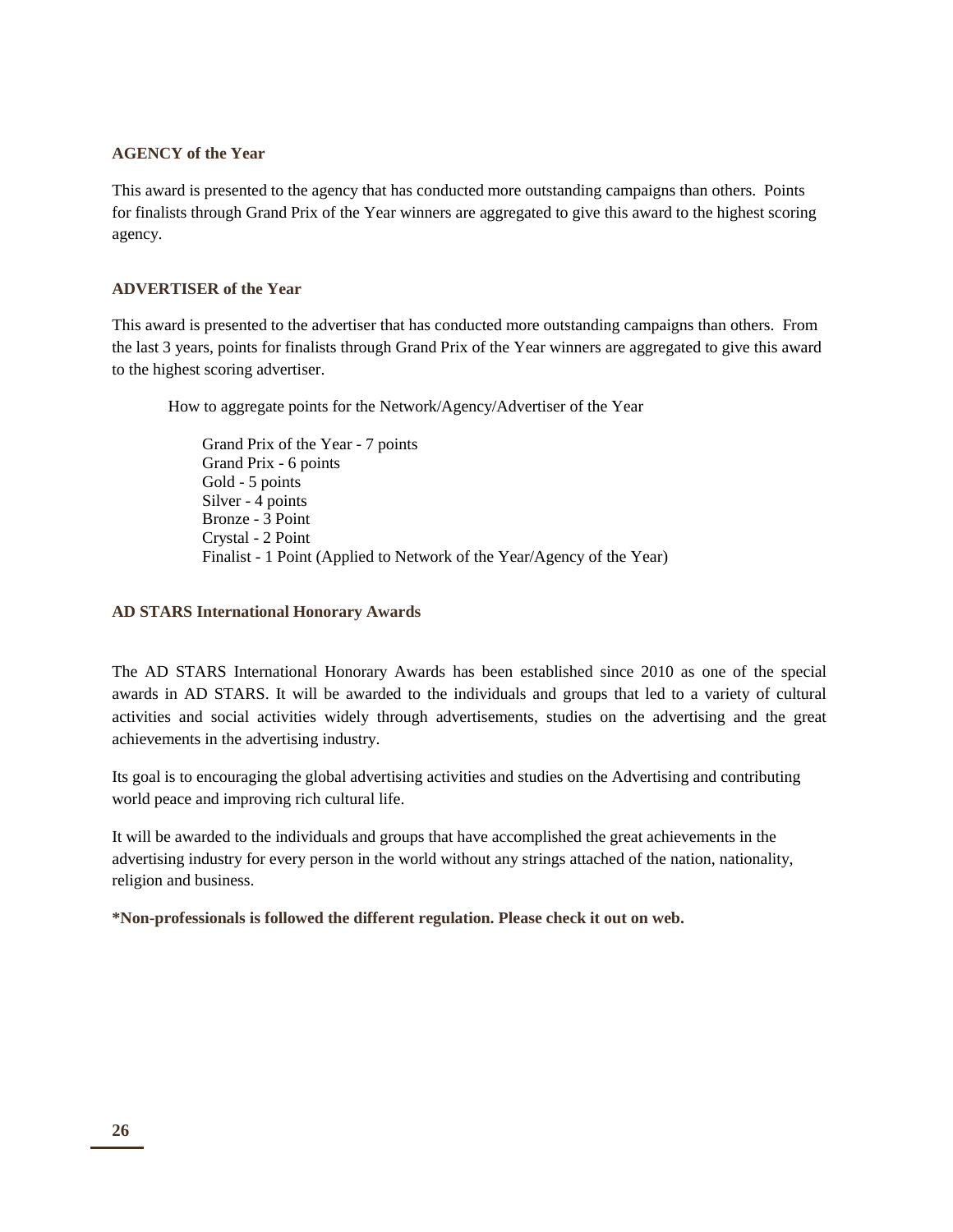# **CREATIVE MATERIAL &TECHNICAL GUIDELINE**

The following table summarizes the creative materials to be submitted for each category. Refer to the **APPENDIX** for more details of requirements for materials to be submitted. All entries should be in English (or with English subtitles).

| Category            | <b>Compulsory</b><br><b>Creative Material</b>                                                | <b>Supporting</b><br><b>Creative Material</b>                                     | <b>Remarks</b>                                                                                                                                             |
|---------------------|----------------------------------------------------------------------------------------------|-----------------------------------------------------------------------------------|------------------------------------------------------------------------------------------------------------------------------------------------------------|
|                     | Original ad with English subtitle                                                            | Case film(Film Craft)                                                             |                                                                                                                                                            |
| Film                | (if necessary)                                                                               | Short case film                                                                   |                                                                                                                                                            |
| Print               | Digital image                                                                                |                                                                                   |                                                                                                                                                            |
| Outdoor             | Digital image or Case film                                                                   | Case film                                                                         |                                                                                                                                                            |
| Radio & Audio       | MP3 files(Max 3min)<br>Written Script(English)                                               | English Version MP3(for<br>non-English ads)<br>Case film(for explaining<br>craft) | *Submission Format<br>Film: .MOV or MP4                                                                                                                    |
| Design              | Digital presentation board                                                                   | Case film<br>Design Sample<br>Short case film                                     | Image: JPG<br>Radio: MP3<br>*Length<br>Film: Max 3 min<br>Case film : Max 3min<br>Short case film : Max<br>45 sec(for screening at<br>the awards ceremony) |
| Interactive         | URL or Demo URL/site/game<br>(if submission is no longer live)<br>Digital presentation board | Case film                                                                         |                                                                                                                                                            |
| Mobile              | Mobile URL<br>Digital presentation board or<br>Case film                                     | <b>Additional URL</b><br>Short case film                                          |                                                                                                                                                            |
| Data Insights       | Digital presentation board or<br>Case film                                                   | Short case film                                                                   | Entrants can                                                                                                                                               |
| Social & Influencer | Digital presentation board or<br>Case Film                                                   | <b>URL</b><br>Short case film                                                     | submit<br>documents<br>to provide additional<br>Information on                                                                                             |
| PR                  | Digital presentation board or<br>Case film                                                   | Campaign samples<br>Short case film                                               |                                                                                                                                                            |
| Promotion           | Digital presentation board or<br>Case film                                                   | Campaign samples<br>Short case film                                               | entries                                                                                                                                                    |
| Direct              | Digital presentation board or<br>Case film                                                   | Campaign samples<br>Short case film                                               |                                                                                                                                                            |
| Media               | Digital presentation board or<br>Case film                                                   | Campaign samples<br>Case film<br>Short case film                                  |                                                                                                                                                            |
| Integrated          | Case film(contains more than 2<br>different channels)                                        | Campaign samples<br>Short case film                                               |                                                                                                                                                            |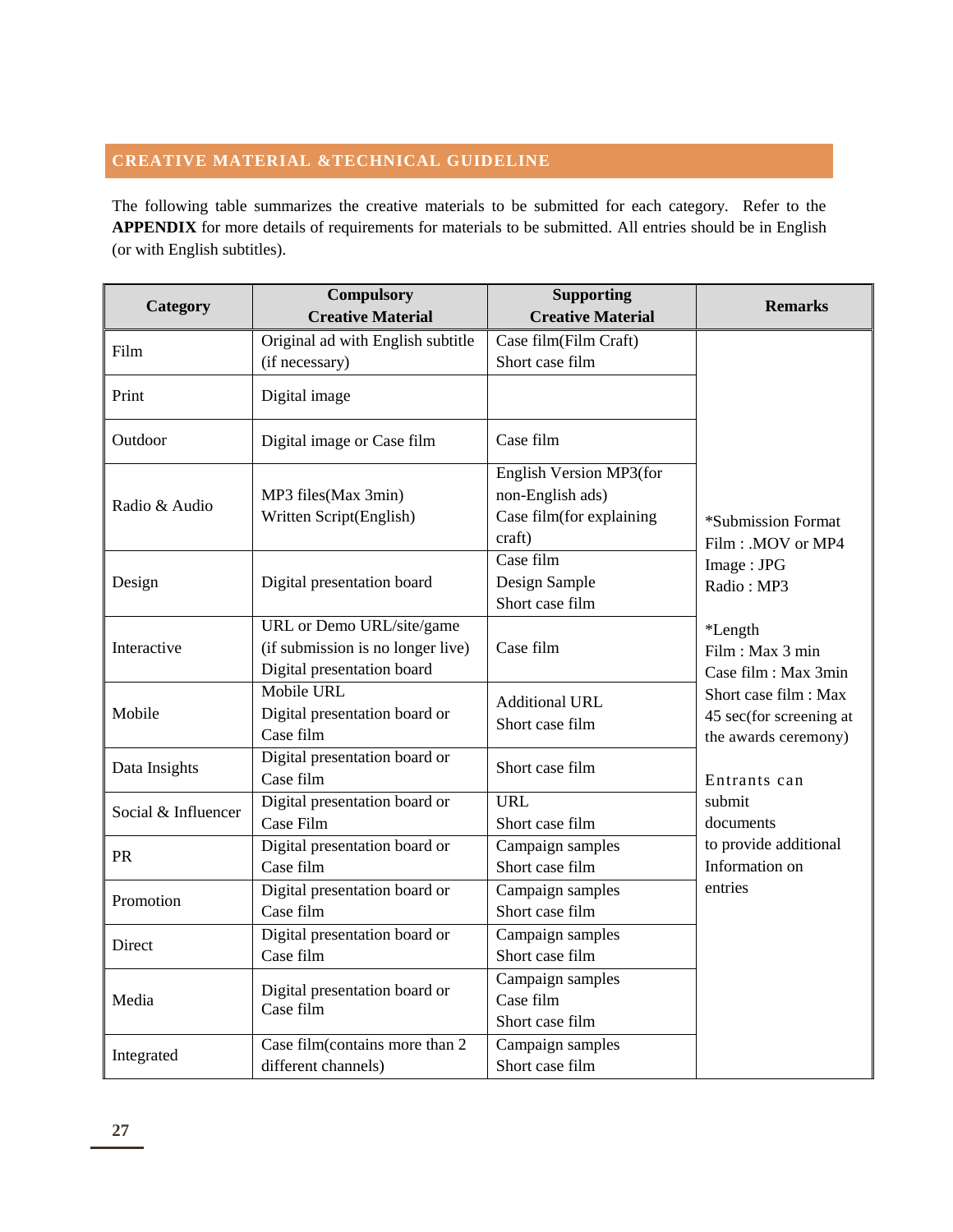| Innovation         | Case film             | Short case film              |  |
|--------------------|-----------------------|------------------------------|--|
| Diverse Insights   | Film or Digital Image | Case film<br>Short case film |  |
| Place Brand        | Film or Digital Image | Case film<br>Short case film |  |
| <b>PSA</b>         | Film or Digital Image | Case film<br>Short case film |  |
| <b>VIDEO STARS</b> | Film                  | Case film<br>Short case film |  |

# **CREDITS / TROPHIES / CERTIFICATES / PUBLICATION**

# **CREDITS**

You are required to credit all creative and strategic partners who contributed to the marketing communications effort.

We urge you to think carefully about your partners–clients; agencies of all types including full service, media, digital, promo, pr, events, media owners; research companies; etc.

**We request that all entrants communicate with their own corporate office and the offices of their credited partner companies and/or PR departments to ensure all client and agency company names are credited correctly. This information should be communicated to contributing companies as well. Credits cannot be altered before and/or during judging.** 

Any amendments such as non-description, misdescription may incur admin costs 100 USD. Please ensure that all credits are submitted correctly at the time of entry.

Request for credit editing after the festival is available only Organizing Committee allow it.

# **TROPHIES AND CERTIFICATES**

One trophy will be given to each of Grand Prix of the Year, Grand Prix and Gold winners. (General Public section will give a trophy only to Gold winner).

Trophies are offered for free of charge only when entrant company to receive it at the awarding ceremony. Otherwise, trophies are available for purchase after the festival ends. (to be sent C.O.D.)

Winners may purchase additional replicas or copies of trophies or certificates.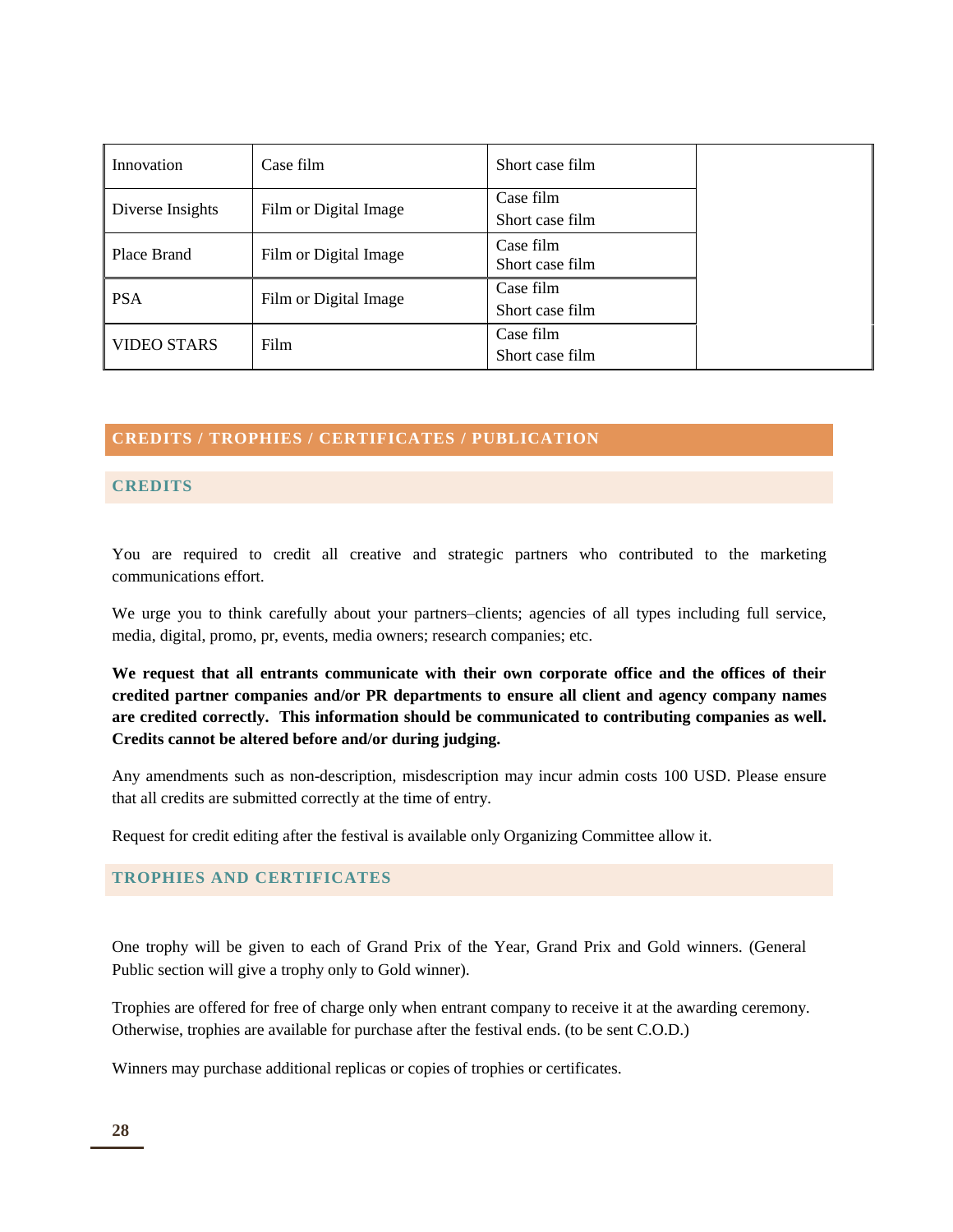# **PUBLICATION PERMISSION**

- The material to be used directly or indirectly for the purpose of promoting the Festival. The rights of publication belong to Festival organizers.
- Any work submitted must be either the original or submitted by the person authorized to do so.
- All the materials submitted become the property of the AD STARS and cannot be returned.
- Each entrant authorizes the AD STARS Organizing Committee to screen or publish his/her ads without charge at public or private presentations, wherever and as often as the Organizing Committee think fit.
- Each entrant undertakes to allow the lending or selling by the AD STARS Organizing Committee of the entries to any interested public or private organization with a view to promoting the AD STARS either directly or indirectly.
- Any entry may be compiled by the AD STARS Organizing Committee into a collection of entries.
- Winners have the right to use any award given to them for promotional purposes on condition that this is correctly described.
- Each entrant confirms to the AD STARS Organizing Committee that they have the legal right to enter the AD STARS on the terms of these Entry Rules. Each entrant indemnifies the Organizing Committee against all liability to any other person, firm or company and all loss arising from a breach by the entrant of any of these rules.
- The competition entrants permit AD STARS Organizing Committee to use trademarks, animated characters and promotional items from the advertising submissions for the purposes mentioned above free of charge.
- The AD STARS Organizing Committee will possess the copyright to the entered works and to any photographs and any copies made of said work and may use the work in any broadcast, exhibition, publication or other media indefinitely.
- If a third party wishes to publish/broadcast or copy the entered ad(s), AD STARS Organizing Committee retains the licensing fee.
- The exhibitors should have all the licenses using the music expressed in his/her exhibit or should be able to certify it.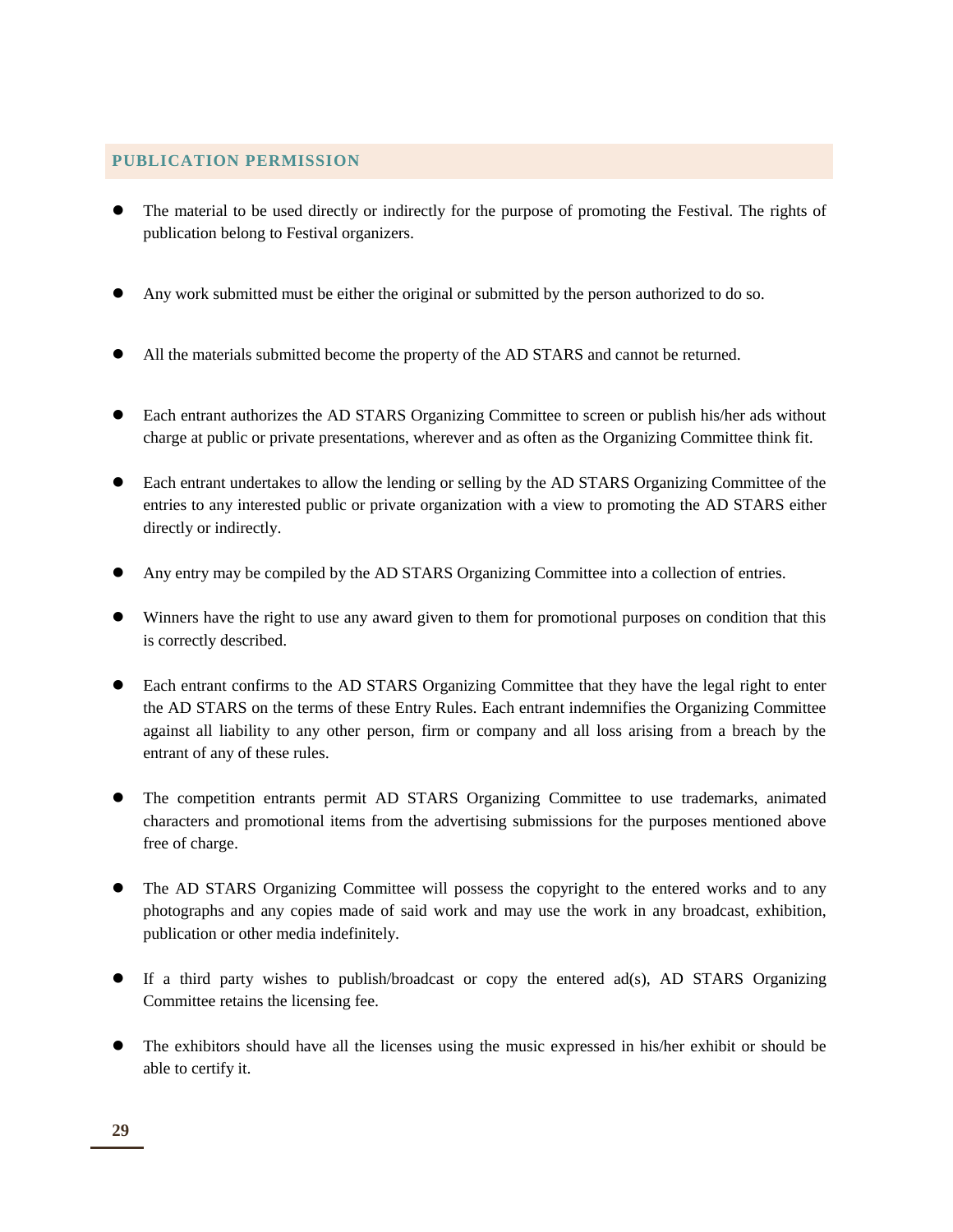- The exhibitors, in disclosing his/her exhibits selected as the assignee and license of AD STARS Organizing Committee, may not affect their works nor create any additional expenses.
- Entrants should be able to provide AD STARS Organizing Committee with a notarization on the authorization of acceptance for all the rights related to the exhibit.
- AD STARS Organizing Committee understands that the exhibitors agreed not to ask for any expenses.
- Any information on entries will be disclosed on the AD STARS website and any printed and promotional materials concerning AD STARS. The entrant shall be solely liable for breaches of any confidentiality obligations.

# **ENTRY FEE**

# **ENTRY PAYMENT**

Entitle to Integrated/Innovation Category from professionals.

There can only be one entrant company per entry. The entrant company is responsible for payment of entry fees and will be considered the entry's sole contact. Multiple companies can be credited for their contribution to the work entered. Please ensure that all contributing companies are credited on your entry form before finalizing your submission.

Entries will not be considered completed until the compulsory media has been uploaded online and full payment has been made.

#### **Payment Deadline: Final Entry Deadline**

The entry fee must be paid immediately. By completing your entry online and choosing credit card option you are making a promise to pay the fee. If you have any inquiry, please contact to **[info@adstars.org](mailto:info@adstars.org)**.

| Category   | <b>Entry Fee</b>   |
|------------|--------------------|
| Integrated | <b>KRW 100,000</b> |
| Innovation | <b>KRW 100,000</b> |

# **REFUND**

Entrant may exchange or change of entries before the official deadline. If the entry has been paid, refund is not available.